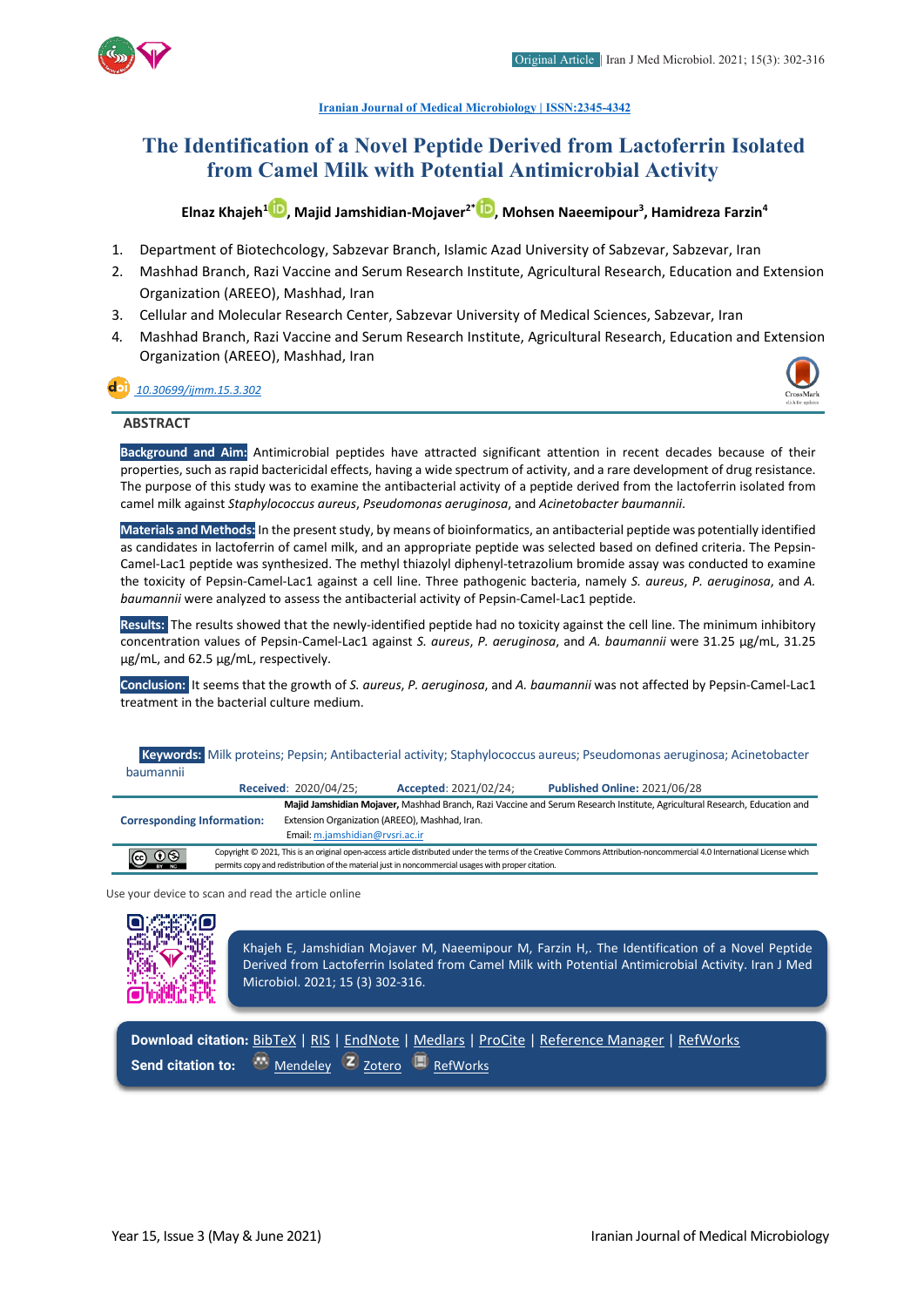#### **Introduction**

Milk contains a large number of proteins, some of which have been well characterized, such as lactoferrin, which exhibits antibacterial activity **(1)**. Two iron-binding proteins, namely lactoferrin, and transferrin, have been shown to have biological activity in the milk of many species **(2)**. The two proteins almost possess similar properties, such as molecular weight (80 kDa) and the ability to bind to iron **(3)**. Lactoferrin is a monomeric glycoprotein with a high affinity to iron **(4)**. The presence of lactoferrin has been confirmed in a large number of mammals, and the amino acid sequence of this protein has been identified in human, pig, horse, camel, cattle, buffalo, goat, and mouse **(5)**. The third structure of lactoferrin has been characterized in the five species of human, cow, buffalo, camel, and horse, all of which have the same structures **(6-10)**. All nutrients found in human milk are also present in camel milk. A number of investigations have recently reported the therapeutic properties of camel milk, such as anti-cancer, antidiabetic, anti-microbial potential **(11-14)**. Most secretions fluids, such as milk, saliva, tears, and neutrophil granules, contain this glycoprotein **(15)**. In the immune system, lactoferrin is introduced as a part of the innate immune system because of its sensitive position on the mucosal surface as one of the agents existing at the first-line of defense to prevent the entry of microbial agents **(16)**. Camel milk lactoferrin has been identified as a factor against Gram-positive and Gram-negative bacteria, as well as fungi and parasites **(17)**. Proteins and peptides of the milk, such as lactoferrin, lactoperoxidase, and lysozyme, play an influential role in overall antimicrobial activity in milk **(18)**. The milk proteins and peptides can be natural substitutes for antibiotics due to their antibacterial properties **(19)**. Antimicrobial peptides (AMPs) are oligopeptides with varied numbers of amino acids (from 5 to more than 100) **(20, 21)**. Some studies have analyzed the antimicrobial activity of peptides derived from lactoferrin **(22-26)**. Camel milk lactoferrin has antibacterial activity against *Escherichia coli*, *Salmonella typhimurium*, *Listeria monocytogenes*, *Staphylococcus aureus* and *Pseudomonas aeruginosa*  **(11, 27-29)**. Thanks to bioinformatics tools and knowing the cleavage sites of enzymes, the identification of AMPs in natural sources, such as milk, has been feasible **(30-32)**. Different methods are used to characterize and produce active AMPs **(33)**. These methods are based on proteolysis using bioinformatics software and statistical analyses to assess the role of peptides released from cleaved proteins. In this study, in order to find a novel AMP, different AMPs, derived from camel milk lactoferrin, were designed by bioinformatics approaches, and then, the most appropriate AMP was chosen according to the required criteria. The designed peptide was synthesized and

analyzed in terms of the antibacterial activity against *P. aeruginosa, A. baumannii*, and *S. aureus*.

#### **Materials and Methods**

#### **Bioinformatics Analysis**

#### *Selection of Effective Antimicrobial Peptide Derived from Lactoferrin*

Camel milk lactoferrin is a glycoprotein that contains 708 amino acids and possesses two domains and two iron-binding sites **(34)**. The strategy used for AMP synthesis from camel milk lactoferrin was in accordance with bioinformatics approaches of a study conducted by Dziuba *et al.* **(32)**. Based on the cleavage sites identified for various proteolytic enzymes, insilico studies indicated that pepsin is capable of releasing numerous active peptides from lactoferrin **(32, 35, 36)**. The initial structure of camel milk lactoferrin was obtained from the Uniport database with an ID of Q9TUM0. Next, pepsin was used to hydrolyze the protein, as this enzyme (pH>2) has proteolytic activity and is commonly applied to obtain bioactive peptides **(37-39)**. Four online software tools, namely BIOPEP database, Collection of Antimicrobial Peptides Server, Antimicrobial Peptide Calculator and Predictor and Peptide cutter database were utilized to evaluate the antimicrobial properties of cleaved peptides derived from lactoferrin **(40-43)**. The online server BIOPEP-UWM (www.uwm.edu.pl/biochemia) was utilized since it contains a library of bioactive peptides and comprises of the two essential coordinated parts, namely grouping databases and apparatuses for the assessment of proteins as the antecedents of bioactive peptides, which includes the proteolytic procedure plans. Another online database, CAMP (http://www.camp.bicnirrh. res.in), contains information about the conserved sequences, representing some examples and Hidden Markov Models (HMMs) of 1386 AMPs that are categorized into 45 families. On the other hand, the online database APD2 (http:- //aps.unmc.edu/AP/expectation/forecastmain.php) contains 2684 antimicrobial peptides from six kingdoms (266 from microbes, 4 from archaea, 8 from protists, 13 from parasites, 329 from plants, and 2018 from creatures) **(44)**.

#### **Experimental Procedures**

#### *Material*

*S. aureus* (1074, ATCC: 6538), *P. aeruginosa* (1060, ATTCC: 27853), and *A. baumannii* (1003, ATCC: BAA-747) were purchased from the Pasteur Institute of Iran.

#### *Peptide Synthesis*

The chosen peptide was named Pepsin-Camel-Lac1 (PCL1) synthesized by MIMOTOPES Pty Ltd, Australia.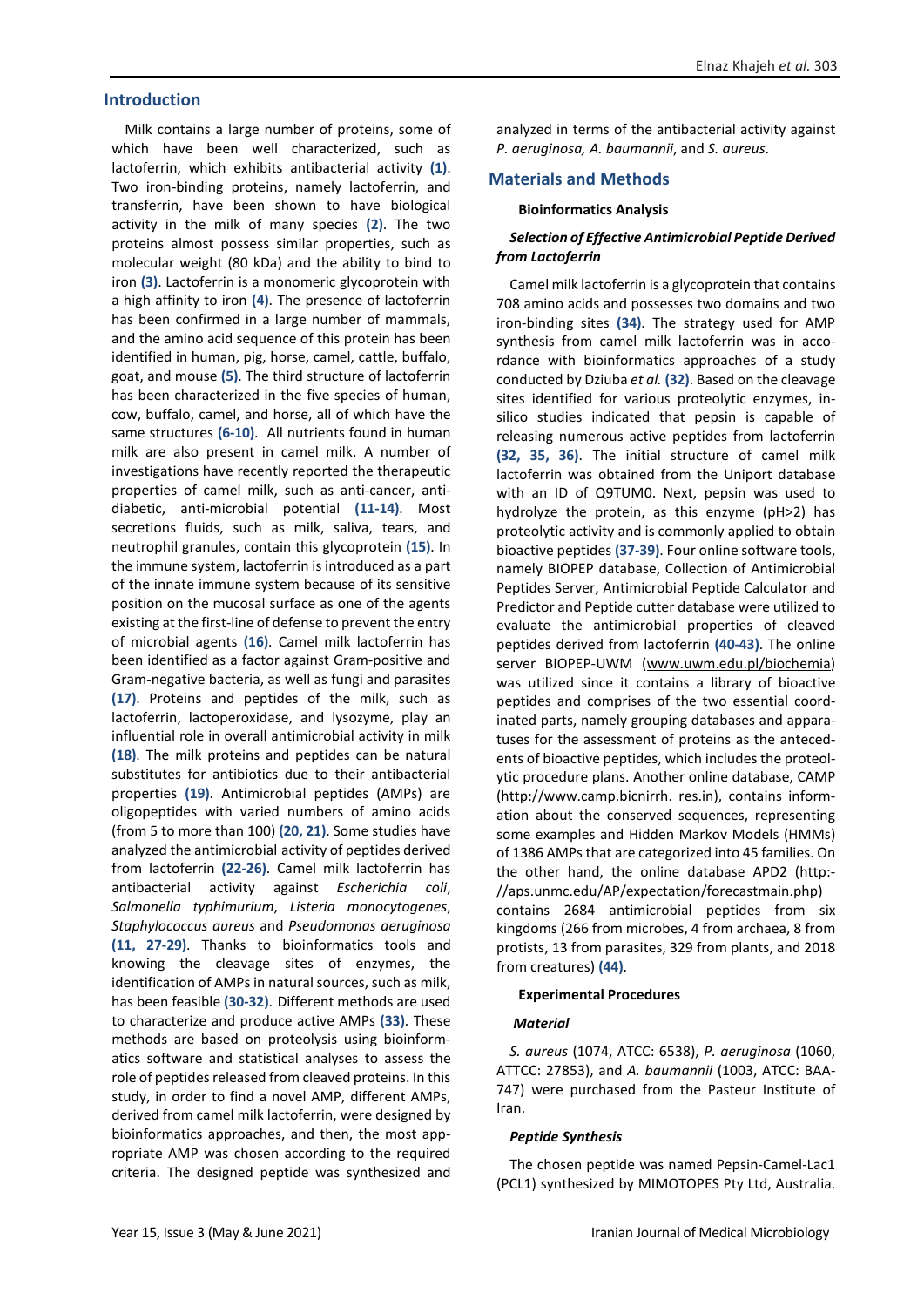In order to prepare the designed peptide, 1 mg of the designed peptide was dissolved in 1 mL of sterile water and used for the experiments.

#### *Toxicity Assay*

The Methyl thiazolyl diphenyl-tetrazolium bromide (MTT) assay was utilized to assess the toxicity of PCL1 against a human cell line. The assay is based on the decrease of the tetrazolium salt into blue formazan crystals in viable cells **(45, 46)**. The cell line was cultured in the RPMI 1640 medium supplemented with 10% Fetal Bovine Serum (FBS), 100 ml penicillin, and 100 mg/mL streptomycin. During the cell culture period, cells were incubated at 37°C in a 95% atmosphere and 5% CO<sub>2</sub>. When the cells reached 80-90% confluence, the viability of cells was examined and passaged. In this experiment, 100 µL of the cell suspension was added to each well of a 96-well plate, each containing 100 mL of the culture medium. The cells were treated with the pre-defined concentrations of PCL-1 and then incubated for 24 h. After dilution of PCL-1 with sterile water, cells were treated with PCL-1, and then 20 µL of the MTT solution (5 mg/mL) was added to the wells and incubated for 24 hours. After the incubation period, 50 µL of dimethyl sulfoxide (DMSO) was added to the wells to dissolve the purple formazan crystals. Afterward, according to the obtained results, the inhibitory concentration (IC50) of PCL-1 was calculated, in which 50% of the cells underwent cell death. The experiments have been carried out in triplicates, and the values were represented as the percentage of cell viability in comparison with the control cells.

#### *Preparation of Microbial Suspension Solution*

The lyophilized batches containing bacteria mentioned earlier were transferred to the liquid Mueller Hinton Broth (MHB) and incubated at 37°C for 24 h. In order to determine the antimicrobial effects, a fresh 24-hour culture medium was prepared, then 1 ml of the 24 h microbial suspension was transferred into a tube containing the MHB medium, and the turbidity of the prepared microbial suspension was assessed by McFarland standards using a spectrophotometer at a wavelength of 625 nm. The final suspension was used for the evaluation of drug susceptibility testing, MIC, and cell culture **(47)**.

#### *Determination of MIC and MBC Values by Micro-Dilution Method*

<span id="page-2-0"></span>The MHB medium was used to evaluate the antimicrobial effects of PCL-1 by minimum inhibitory concentration (MIC) and minimum bactericidal concentration (MBC) methods. In general, a sterile flat 96-well plate was used after determining the half-McFarland turbidity. In this method, 50mL of MHB medium was added to well 2 to well 11. Then, 50µL of the PCL-1 peptide was added to well 2 to well 9. Next, 50 µL of the microbial suspension was added to well 1 well 10. Afterward, the plate was incubated for 24 h. Well 1 that contains bacteria were considered as the negative control, while and well 11 containing the MHB medium was considered the positive controls. In order to assess the MBC values, the contents of the wells were cultured on the Mueller Hinton Agar medium. Lack of bacterial growth is indicative of MBC determination **(47, 48)**.

#### *Agar Well Diffusion Assay*

The antimicrobial activity test was performed using the Agar well diffusion assay **(49)**. This technique is broadly used to assess antimicrobial activity. In this method, the microbial suspension is distributed on the plate surface. Then, a hole is created with a diameter of 6-8 mm in sterile conditions, and then specific concentrations of the PCL-1 peptide were added to the hole and left to release into the pores of Agar. Different concentrations of PCL-1 were prepared as follows; PCL-1 was transferred into 5 sterile microtubes, then 100 mL of sterile water was added into microtube 2 to 5. Next, 100 mL of PCL-1 was added to microtube 1 and was serially transferred into other microtubes until the last microtube. After that, 100µL of the contents of each microtube was isolated and added to the plate agar. After incubating the plates at 37°C for 24h, the results were examined based on the diffused area around the created hole **(47)**.

#### **Results**

#### **In-Silico Proteolysis of Lactoferrin**

The sequence of amino acids of lactoferrin was exposed in in-silico proteolysis performed by the BIOPEP database. In-silico proteolysis can be carried out by means of some bioinformatics tools, as we employed the peptide cutter database (https:// web.expasy.org/peptide\_cutter/.) **(42, 50)**. For insilico protein hydrolysis, a single enzyme was used and the PCL-1 peptide cleavage site was bolded [\(Table 1\)](#page-2-0). The pepsin enzyme (pH>2) was utilized to create different peptides from lactoferrin, resulted in the production of 50 peptides with the length of 5-21 amino acids. For the statistical prediction of antimicrobial properties, the produced peptides were submitted [\(Table S1\)](#page-2-0). A short linear peptide, PCL1, met the required criteria, as shown i[n Figure 1.](#page-3-0)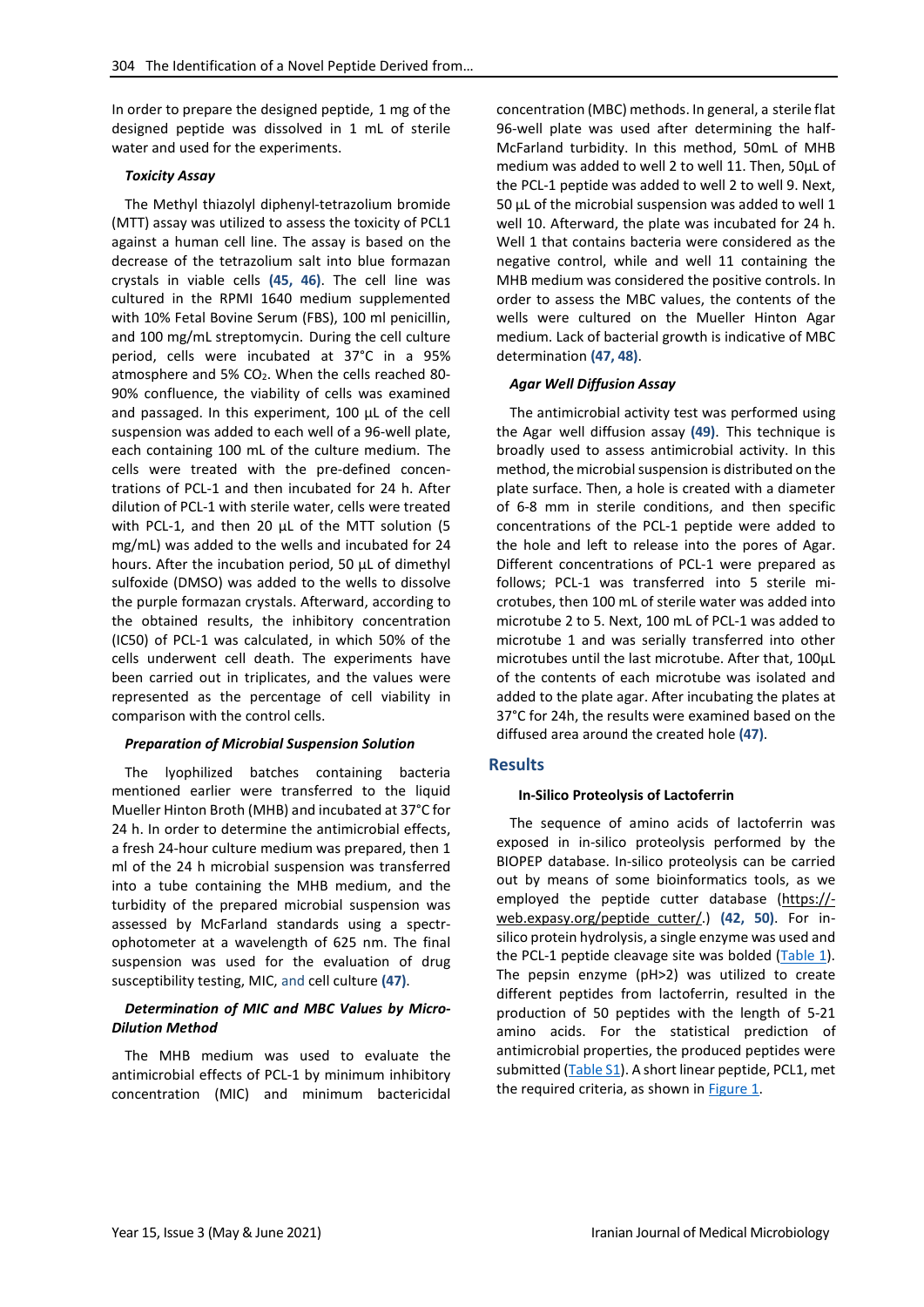**Table 1***.* Results of peptide released from BIOEP database camel milk lactoferrin.

| <b>Enzyme</b> | No. of cleavages | <b>Positions of cleavage sites</b>                                                                                                                                                                                                                                                                                                                                                                                                                                                                                                                                                                                                                                                                                                                                       |
|---------------|------------------|--------------------------------------------------------------------------------------------------------------------------------------------------------------------------------------------------------------------------------------------------------------------------------------------------------------------------------------------------------------------------------------------------------------------------------------------------------------------------------------------------------------------------------------------------------------------------------------------------------------------------------------------------------------------------------------------------------------------------------------------------------------------------|
| Pepsin (pH>2) | 188              | 2 3 5 8 9 10 11 13 14 15 16 17 18 27 40 41 62 77 78 81 82 83 84 87 90 92 100 101 110 111 122<br>123 124 125 127 128 130 131 138 143 144 149 150 153 155 156 157 163 170 171 188 190 191<br>207 209 210 211 214 215 217 226 227 233 234 237 246 247 248 265 266 285 286 287 288 289<br>296 297 304 305 306 307 308 316 318 319 323 324 325 326 327 336 337 338 339 342 343 349<br>358 359 365 366 374 375 379 380 401 402 403 404 410 411 412 413 416 417 418 419 430 441<br>442 451 453 467 469 470 485 486 492 494 502 504 505 506 520 522 523 542 544 545 548 549<br>551 560 561 567 568 578 579 582 584 585 587 588 589 590 591 592 593 608 625 626 629 630<br>631 636 637 647 648 650 651 657 659 660 666 667 669 670 676 678 679 684 690 691 698 700<br>704 705 706 |



**Figure 1.** The PCL1 peptide picture consisted of 11 amino acids and has a liner structure.

#### <span id="page-3-0"></span>**Physicochemical Properties of AMPs**

The physicochemical properties of antimicrobial peptides designed by the BIOPEP database were characterized using free web tools and the algorithms for the chosen AMP are shown [\(Table S1\)](#page-4-0). The molecular weights of created peptides were in a range of 446 to 2493 Da (Table  $S_1$ ). Among 50 peptides created, 26 peptides had a pI value of less than 7, while the rest has above 7. It is now known that the molecular charge and hydrophobicity play a significant role in the functionality of AMPs **(51-53)**. Among 50 peptides derived from lactoferrin, 14 peptides had a negative charge, 25 possess a positive charge, and 11 were neutral. In the present study, only positive AMPs were selected for further analyses. Because cationic peptides constitute a significant percentage of AMPs,

as a result of their higher affinity to bind to negatively charged cell membranes of bacteria and eventually disrupt the bilayer lipid structure **(54, 55)**. Amphipathic property is another marked parameter to choose efficient AMPs since these structures allow them to bind to hydrophilic regions; hence AMPs with both hydrophilic and hydrophobic domains have a higher priority to be used for antibacterial tests **(56)**. The amino acid composition also plays a role in designing the antibacterial peptides. Gram-positive and Gram-negative antimicrobial peptides have a similar ratio of cysteine and lysine residues **(57)**. As shown in [Table 1,](#page-2-0) the PCL1 peptide composed of 63% hydrophobic region, 27% hydrophilic region, and 9% charged amino acids; Also, it contains 18% lysine and 9% cysteine.

<span id="page-3-1"></span>**Table 2***.* Physical and chemical characteristics of the Pepsin-Camel-Lac1 peptide.

| <b>Position of cleavage</b><br>site | <b>Enzyme</b>    | <b>Peptide sequence</b>   | Peptide length<br>[aa] | Peptide mass<br>[Da] | Sea. ID | <b>Charge</b> | pl   |
|-------------------------------------|------------------|---------------------------|------------------------|----------------------|---------|---------------|------|
| 430                                 | Pepsin<br>(pH>2) | >30<br><b>IAGKCGLVPVL</b> | 11                     | 1069.371             | 30      | 8.22          | $+1$ |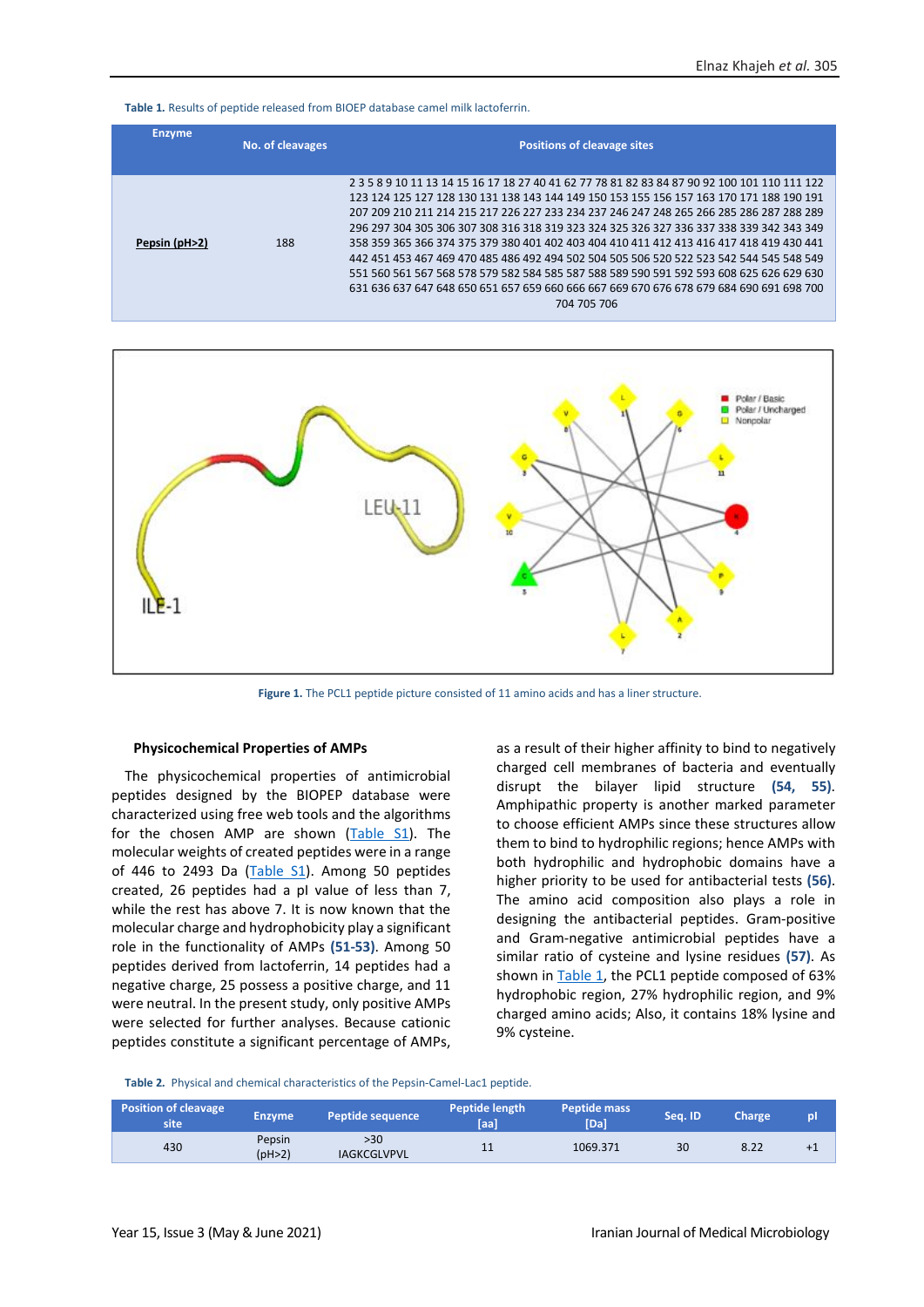| <b>Sequence ID</b>      | Name of<br>cleaving<br>enzyme(s) | <b>Resulting peptide sequence</b> | Peptide<br>length [aa] | Peptide<br>mass [Da] | <b>Position of</b><br>cleavage<br>site | pl    | <b>Charge</b> |
|-------------------------|----------------------------------|-----------------------------------|------------------------|----------------------|----------------------------------------|-------|---------------|
| $\mathbf{1}$            | Pepsin<br>(pH>2)                 | >1 AASKKSVRW                      | 9                      | 1032.211             | 27                                     | 11.12 | $+3$          |
| 2                       | Pepsin<br>(pH>2)                 | >2 CTTSPAESSKCAQ                  | 13                     | 1312.432             | 40                                     | 6.25  | $\pmb{0}$     |
| 3                       | Pepsin<br>(pH>2)                 | >3 QRRMKKVRGPSVTCVKKTSRF          | 21                     | 2493.033             | 62                                     | 12.2  | $+8$          |
| 4                       | Pepsin<br>(pH>2)                 | >4 ECIQAISTEKADAVT                | 15                     | 1578.755             | 77                                     | 4.14  | $-2$          |
| 5                       | Pepsin<br>(pH>2)                 | >5 LRPIAAEV                       | 8                      | 868.044              | 100                                    | 6.25  | $\pmb{0}$     |
| 6                       | Pepsin<br>(pH>2)                 | >6 GTENNPQTH                      | 9                      | 996.989              | 110                                    | 5.5   | $-1$          |
| $\overline{\mathbf{z}}$ | Pepsin<br>(pH>2)                 | >7 YAVAIAKKGTN                    | 11                     | 1135.329             | 122                                    | 9.72  | $+2$          |
| 8                       | Pepsin<br>(pH>2)                 | >8 KSCHTGL                        | $\overline{7}$         | 744.864              | 138                                    | 8.22  | $+1$          |
| 9                       | Pepsin<br>(pH>2)                 | >9 GRSAG                          | 5                      | 446.464              | 143                                    | 10    | $+1$          |
| 10                      | Pepsin<br>(pH>2)                 | >10 NIPMG                         | 5                      | 530.640              | 149                                    | 5.5   | 0             |
| 11                      | Pepsin<br>(pH>2)                 | >11 TGPPEP                        | 6                      | 596.638              | 163                                    | 3.81  | $-1$          |
| 12                      | Pepsin<br>(pH>2)                 | >12 LQKAVAK                       | $\overline{7}$         | 756.944              | 170                                    | 10    | $+2$          |
| 13                      | Pepsin<br>(pH>2)                 | >13 FSASCVPCVDGKEYPNL             | 17                     | 1829.073             | 188                                    | 4.47  | $-1$          |
| 14                      | Pepsin<br>(pH>2)                 | >14 CAGTGENKCACSSQEP              | 16                     | 1584.711             | 207                                    | 10    | $^{\rm -1}$   |
| 15                      | Pepsin<br>(pH>2)                 | >15 LQDGAGDVA                     | 9                      | 844.877              | 226                                    | 3.53  | $-2$          |
| 16                      | Pepsin<br>(pH>2)                 | >16 VKDSTV                        | 6                      | 647.726              | 233                                    | 6.25  | 0             |
| 17                      | Pepsin<br>(pH>2)                 | >17 PAKADRDQY                     | 9                      | 1063.135             | 246                                    | 6.25  | $\pmb{0}$     |
| 18                      | Pepsin<br>(pH>2)                 | >18 LCPNNTRKPVDASQECH             | 17                     | 1912.125             | 265                                    | 7.09  | 0             |
| 19                      | Pepsin<br>(pH>2)                 | >19 ARVPSHAVVARSVNGKEDL           | 19                     | 2005.265             | 285                                    | 9.06  | $+1$          |
| 20                      | Pepsin<br>(pH>2)                 | >20 LVKAQEK                       | $\overline{7}$         | 814.980              | 296                                    | 8.88  | $+1$          |
| 21                      | Pepsin<br>(pH>2)                 | >21 GRGKPSA                       | $\overline{7}$         | 671.754              | 304                                    | 11.12 | $+2$          |
| 22                      | Pepsin<br>(pH>2)                 | >22 GSPAGQKD                      | 8                      | 758.786              | 316                                    | 6.25  | 0             |
| 23                      | Pepsin<br>(pH>2)                 | >23 RIPSKIDSG                     | 9                      | 972.109              | 336                                    | 8.88  | $+1$          |
| 24                      | Pepsin<br>(pH>2)                 | >24 ITAIRG                        | 6                      | 629.757              | 349                                    | 10    | $+1$          |
| 25                      | Pepsin<br>(pH>2)                 | >25 LRETAAEVE                     | 9                      | 1017.104             | 358                                    | 4.14  | $-2$          |
| 26                      | Pepsin<br>(pH>2)                 | >26 RRAQVV                        | 6                      | 727.865              | 365                                    | 11.97 | $+2$          |
| 27                      | Pepsin<br>(pH>2)                 | >27 RRAQVV                        | $\bf 8$                | 807.830              | 374                                    | 11.97 | $+2$          |
| 28                      | Pepsin<br>(pH>2)                 | >28 SRQSNQSVVCATASTTEDCIA         | 21                     | 2171.339             | 401                                    | 4.47  | $-1$          |
| 29                      | Pepsin<br>(pH>2)                 | >29 KGEADA                        | 6                      | 589.603              | 410                                    | 4.47  | $-1$          |
| 30                      | Pepsin<br>(pH>2)                 | >30 IAGKCGLVPVL                   | 11                     | 1069.371             | 430                                    | 8.22  | $+1$          |
| 31                      | Pepsin<br>(pH>2)                 | >31 AESQQSPESSG                   | 11                     | 1106.068             | 441                                    | 3.53  | $-2$          |
| 32                      | Pepsin<br>(pH>2)                 | >32 DCVHRPVKG                     | 9                      | 1010.179             | 451                                    | 8.22  | $+1$          |

#### <span id="page-4-0"></span>**Table S 1***.* Physical and chemical characteristics of the synthesized peptides.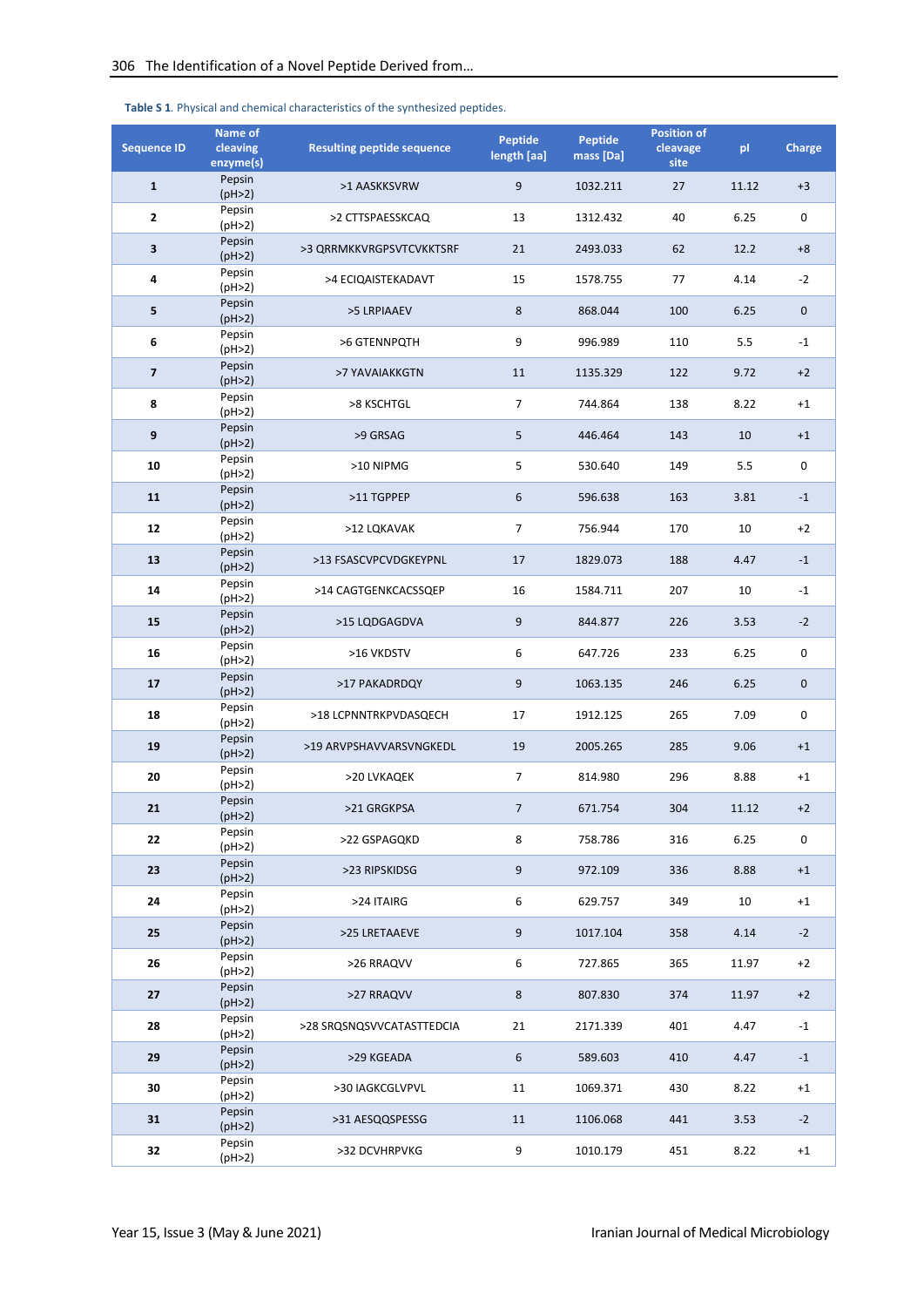| <b>Sequence ID</b> | Name of<br>cleaving<br>enzyme(s) | <b>Resulting peptide sequence</b> | Peptide<br>length [aa] | Peptide<br>mass [Da] | <b>Position of</b><br>cleavage<br>site | pl   | Charge              |
|--------------------|----------------------------------|-----------------------------------|------------------------|----------------------|----------------------------------------|------|---------------------|
| 33                 | Pepsin<br>(pH>2)                 | >33 AVAVVRKANDKITW                | 14                     | 1570.855             | 467                                    | 10   | $+2$                |
| 34                 | Pepsin<br>(pH>2)                 | >34 RGKKSCHTAVDRTAG               | 15                     | 1586.789             | 485                                    | 10   | $+3$                |
| 35                 | Pepsin<br>(pH>2)                 | >35 NIPMGP                        | 6                      | 627.756              | 492                                    | 5.5  | $\mathsf{O}\xspace$ |
| 36                 | Pepsin<br>(pH>2)                 | >36 KNTDSCRF                      | 8                      | 970.068              | 502                                    | 8.22 | $+1$                |
| 37                 | Pepsin<br>(pH>2)                 | >37 SQSCAPGSDPRSKL                | 14                     | 1432.571             | 520                                    | 8.22 | $+1$                |
| 38                 | Pepsin<br>(pH>2)                 | >38 CAGNEEGQNKCVPNSSERY           | 19                     | 2085.207             | 542                                    | 4.7  | $-1$                |
| 39                 | Pepsin<br>(pH>2)                 | >39 LAENVGDVA                     | 9                      | 886.957              | 560                                    | 3.53 | $-2$                |
| 40                 | Pepsin<br>(pH>2)                 | >40 VKDVTV                        | 6                      | 659.781              | 567                                    | 6.25 | 0                   |
| 41                 | Pepsin<br>(pH>2)                 | >41 DNTDGKNTEQ                    | 10                     | 1121.082             | 578                                    | 4.14 | $-2$                |
| 42                 | Pepsin<br>(pH>2)                 | >42 NGTRKPVTEAESCHL               | 15                     | 1641.819             | 608                                    | 7.19 | 0                   |
| 43                 | Pepsin<br>(pH>2)                 | >43 PVAPNHAVVSRIDKVAH             | 17                     | 1810.089             | 625                                    | 9.06 | $+1$                |
| 44                 | Pepsin<br>(pH>2)                 | >44 GRNGQDCPGK                    | 10                     | 1031.111             | 647                                    | 8.22 | $+1$                |
| 45                 | Pepsin<br>(pH>2)                 | >45 QSKTKN                        | 6                      | 704.781              | 657                                    | 10   | $+2$                |
| 46                 | Pepsin<br>(pH>2)                 | >46 NDNTEC                        | 6                      | 694.671              | 666                                    | 3.53 | $-2$                |
| 47                 | Pepsin<br>(pH>2)                 | >47 QGKTTY                        | 6                      | 696.758              | 676                                    | 8.88 | $+1$                |
| 48                 | Pepsin<br>(pH>2)                 | >48 LGPQY                         | 5                      | 576.650              | 684                                    | 5.5  | 0                   |
| 49                 | Pepsin<br>(pH>2)                 | >49 VTAIAK                        | 6                      | 601.744              | 690                                    | 8.88 | $+1$                |
| 50                 | Pepsin<br>(pH>2)                 | >50 RRCSTSP                       | $\overline{7}$         | 805.907              | 698                                    | 10   | $+2$                |

#### **Table S 2.** Predict Antimicrobial Peptides.

|                | <b>Results with Support Vector</b><br><b>Machine (SVM) classifier</b> |                        | <b>Results with Random Forest</b><br><b>Classifier</b> |                        | <b>Results with Artificial</b><br><b>Neural Network (ANN)</b><br>classifier |             | <b>Results with Discriminant</b><br><b>Analysis classifier</b> |
|----------------|-----------------------------------------------------------------------|------------------------|--------------------------------------------------------|------------------------|-----------------------------------------------------------------------------|-------------|----------------------------------------------------------------|
| Seq. ID.       | Class                                                                 | <b>AMP Probability</b> | Class                                                  | <b>AMP Probability</b> | Class                                                                       | Class       | <b>AMP Probability</b>                                         |
| 1              | AMP                                                                   | 0.941                  | AMP                                                    | 0.584                  | AMP                                                                         | <b>NAMP</b> | 0.094                                                          |
| $\overline{2}$ | <b>NAMP</b>                                                           | 0.016                  | <b>NAMP</b>                                            | 0.3475                 | <b>NAMP</b>                                                                 | <b>NAMP</b> | 0.029                                                          |
| 3              | <b>NAMP</b>                                                           | 0.038                  | AMP                                                    | 0.6                    | <b>NAMP</b>                                                                 | <b>NAMP</b> | 0.421                                                          |
| 4              | <b>NAMP</b>                                                           | 0.095                  | <b>NAMP</b>                                            | 0.2235                 | <b>NAMP</b>                                                                 | <b>NAMP</b> | 0.004                                                          |
| 5              | <b>NAMP</b>                                                           | 0.004                  | <b>NAMP</b>                                            | 0.331                  | <b>NAMP</b>                                                                 | <b>NAMP</b> | 0.003                                                          |
| 6              | <b>NAMP</b>                                                           | 0.138                  | AMP                                                    | 0.603                  | <b>NAMP</b>                                                                 | <b>NAMP</b> | 0.004                                                          |
| 7              | AMP                                                                   | 0.595                  | <b>NAMP</b>                                            | 0.215                  | AMP                                                                         | AMP         | 0.522                                                          |
| 8              | <b>AMP</b>                                                            | 0.714                  | <b>NAMP</b>                                            | 0.332                  | <b>NAMP</b>                                                                 | <b>NAMP</b> | 0.024                                                          |
| 9              | <b>NAMP</b>                                                           | 0.000                  | <b>NAMP</b>                                            | 0.289                  | <b>NAMP</b>                                                                 | <b>NAMP</b> | 0.000                                                          |
| 10             | <b>NAMP</b>                                                           | 0.002                  | <b>NAMP</b>                                            | 0.347                  | AMP                                                                         | <b>NAMP</b> | 0.001                                                          |
| 11             | AMP                                                                   | 0.996                  | AMP                                                    | 0.691                  | <b>NAMP</b>                                                                 | <b>NAMP</b> | 0.000                                                          |
| 12             | <b>NAMP</b>                                                           | 0.239                  | <b>NAMP</b>                                            | 0.374                  | AMP                                                                         | <b>NAMP</b> | 0.147                                                          |
| 13             | <b>NAMP</b>                                                           | 0.144                  | <b>NAMP</b>                                            | 0.145                  | <b>NAMP</b>                                                                 | <b>NAMP</b> | 0.033                                                          |
| 14             | <b>NAMP</b>                                                           | 0.230                  | <b>NAMP</b>                                            | 0.298                  | <b>NAMP</b>                                                                 | <b>NAMP</b> | 0.056                                                          |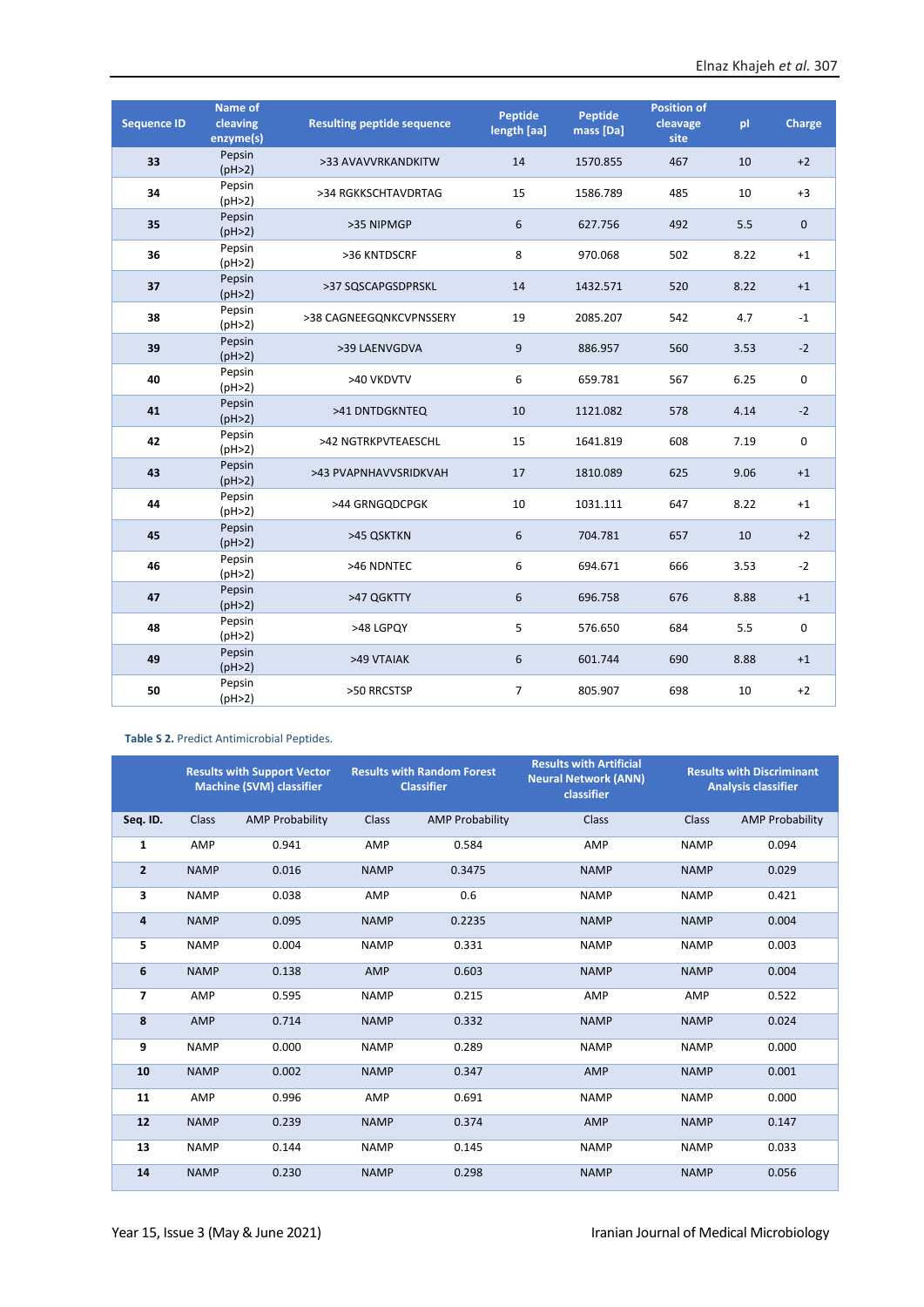|    |             | <b>Results with Support Vector</b><br><b>Machine (SVM) classifier</b> |             | <b>Results with Random Forest</b><br><b>Classifier</b> | <b>Results with Artificial</b><br><b>Neural Network (ANN)</b><br>classifier |             | <b>Results with Discriminant</b><br><b>Analysis classifier</b> |
|----|-------------|-----------------------------------------------------------------------|-------------|--------------------------------------------------------|-----------------------------------------------------------------------------|-------------|----------------------------------------------------------------|
| 15 | AMP         | 0.929                                                                 | <b>NAMP</b> | 0.354                                                  | <b>NAMP</b>                                                                 | <b>NAMP</b> | 0.001                                                          |
| 16 | <b>NAMP</b> | 0.008                                                                 | <b>NAMP</b> | 0.347                                                  | <b>NAMP</b>                                                                 | <b>NAMP</b> | 0.000                                                          |
| 17 | <b>NAMP</b> | 0.011                                                                 | AMP         | 0.5275                                                 | <b>NAMP</b>                                                                 | <b>NAMP</b> | 0.001                                                          |
| 18 | <b>NAMP</b> | 0.063                                                                 | <b>NAMP</b> | 0.083                                                  | <b>NAMP</b>                                                                 | <b>NAMP</b> | 0.004                                                          |
| 19 | <b>NAMP</b> | 0.345                                                                 | <b>NAMP</b> | 0.17                                                   | <b>NAMP</b>                                                                 | <b>NAMP</b> | 0.036                                                          |
| 20 | <b>NAMP</b> | 0.002                                                                 | <b>NAMP</b> | 0.297                                                  | <b>NAMP</b>                                                                 | <b>NAMP</b> | 0.004                                                          |
| 21 | <b>NAMP</b> | 0.001                                                                 | <b>NAMP</b> | 0.3515                                                 | <b>NAMP</b>                                                                 | <b>NAMP</b> | 0.001                                                          |
| 22 | <b>NAMP</b> | 0.000                                                                 | <b>NAMP</b> | 0.3385                                                 | <b>NAMP</b>                                                                 | <b>NAMP</b> | 0.000                                                          |
| 23 | <b>NAMP</b> | 0.093                                                                 | <b>NAMP</b> | 0.265                                                  | <b>NAMP</b>                                                                 | <b>NAMP</b> | 0.009                                                          |
| 24 | <b>NAMP</b> | 0.000                                                                 | <b>NAMP</b> | 0.4965                                                 | AMP                                                                         | <b>NAMP</b> | 0.263                                                          |
| 25 | <b>NAMP</b> | 0.001                                                                 | <b>NAMP</b> | 0.2205                                                 | <b>NAMP</b>                                                                 | <b>NAMP</b> | 0.000                                                          |
| 26 | <b>NAMP</b> | 0.008                                                                 | <b>NAMP</b> | 0.455                                                  | <b>NAMP</b>                                                                 | <b>NAMP</b> | 0.019                                                          |
| 27 | <b>NAMP</b> | 0.025                                                                 | <b>NAMP</b> | 0.378                                                  | <b>NAMP</b>                                                                 | <b>NAMP</b> | 0.000                                                          |
| 28 | <b>NAMP</b> | 0.033                                                                 | <b>NAMP</b> | 0.1255                                                 | <b>NAMP</b>                                                                 | <b>NAMP</b> | 0.002                                                          |
| 29 | <b>NAMP</b> | 0.216                                                                 | <b>NAMP</b> | 0.455                                                  | <b>NAMP</b>                                                                 | <b>NAMP</b> | 0.000                                                          |
| 30 | <b>NAMP</b> | 0.146                                                                 | AMP         | 0.5805                                                 | AMP                                                                         | AMP         | 0.949                                                          |
| 31 | <b>NAMP</b> | 0.387                                                                 | <b>NAMP</b> | 0.364                                                  | <b>NAMP</b>                                                                 | <b>NAMP</b> | 0.000                                                          |
| 32 | <b>NAMP</b> | 0.003                                                                 | <b>NAMP</b> | 0.3025                                                 | <b>AMP</b>                                                                  | <b>NAMP</b> | 0.000                                                          |
| 33 | <b>NAMP</b> | 0.399                                                                 | AMP         | 0.567                                                  | AMP                                                                         | <b>NAMP</b> | 0.326                                                          |
| 34 | <b>NAMP</b> | 0.188                                                                 | <b>NAMP</b> | 0.186                                                  | <b>NAMP</b>                                                                 | <b>NAMP</b> | 0.003                                                          |
| 35 | <b>NAMP</b> | 0.005                                                                 | <b>NAMP</b> | 0.4345                                                 | AMP                                                                         | <b>NAMP</b> | 0.003                                                          |
| 36 | <b>NAMP</b> | 0.004                                                                 | <b>NAMP</b> | 0.3385                                                 | <b>NAMP</b>                                                                 | <b>NAMP</b> | 0.187                                                          |
| 37 | <b>NAMP</b> | 0.008                                                                 | <b>NAMP</b> | 0.1685                                                 | <b>NAMP</b>                                                                 | <b>NAMP</b> | 0.003                                                          |
| 38 | <b>NAMP</b> | 0.178                                                                 | <b>NAMP</b> | 0.2445                                                 | <b>NAMP</b>                                                                 | <b>NAMP</b> | 0.039                                                          |
| 39 | AMP         | 0.593                                                                 | <b>NAMP</b> | 0.3495                                                 | <b>NAMP</b>                                                                 | <b>NAMP</b> | 0.001                                                          |
| 40 | NAMP        | 0.007                                                                 | <b>NAMP</b> | 0.443                                                  | <b>NAMP</b>                                                                 | <b>NAMP</b> | 0.000                                                          |
| 41 | <b>NAMP</b> | 0.026                                                                 | AMP         | 0.627                                                  | <b>NAMP</b>                                                                 | <b>NAMP</b> | 0.000                                                          |
| 42 | <b>NAMP</b> | 0.060                                                                 | <b>NAMP</b> | 0.0225                                                 | <b>NAMP</b>                                                                 | <b>NAMP</b> | 0.001                                                          |
| 43 | <b>NAMP</b> | 0.256                                                                 | <b>NAMP</b> | 0.0655                                                 | <b>NAMP</b>                                                                 | <b>NAMP</b> | 0.014                                                          |
| 44 | <b>NAMP</b> | 0.002                                                                 | <b>NAMP</b> | 0.2105                                                 | <b>NAMP</b>                                                                 | <b>NAMP</b> | 0.001                                                          |
| 45 | AMP         | 0.999                                                                 | AMP         | 0.501                                                  | AMP                                                                         | <b>NAMP</b> | 0.063                                                          |
| 46 | AMP         | 0.984                                                                 | <b>NAMP</b> | 0.336                                                  | <b>NAMP</b>                                                                 | <b>NAMP</b> | 0.017                                                          |
| 47 | AMP         | 0.760                                                                 | NAMP        | 0.3345                                                 | <b>NAMP</b>                                                                 | <b>NAMP</b> | 0.002                                                          |
| 48 | <b>NAMP</b> | 0.052                                                                 | <b>NAMP</b> | 0.294                                                  | AMP                                                                         | <b>NAMP</b> | 0.041                                                          |
| 49 | <b>NAMP</b> | 0.000                                                                 | AMP         | 0.503                                                  | AMP                                                                         | <b>NAMP</b> | 0.169                                                          |
| 50 | AMP         | 0.999                                                                 | <b>NAMP</b> | 0.4025                                                 | <b>NAMP</b>                                                                 | <b>NAMP</b> | 0.086                                                          |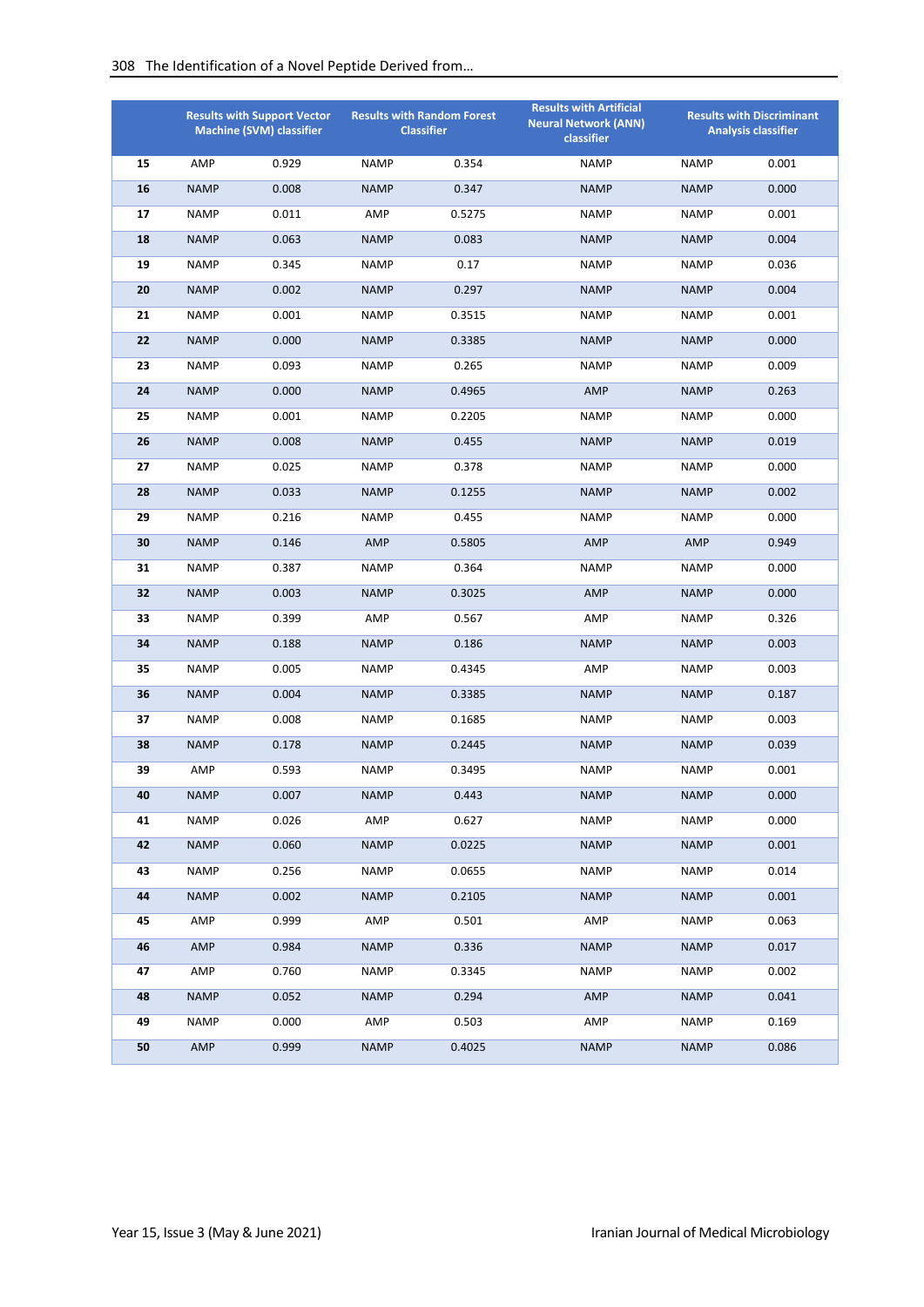#### **Prediction of the Antimicrobial Activity of Produced Peptides During In-Silico Proteolysis from Lactoferrin**

The in-silico proteolysis of lactoferrin leads to the generation of short peptides. Among the created peptides, the PCL-1 peptide shows anti-bacterial, antiviral, and anti-tumor activity due to its high positive charge and ability to interact with negatively charged substrates, such as glycosaminoglycan, lipopolysaccharide, heparan, phosphatidylserine, and nucleic acids **(58, 59)**. The design of peptides varies depending on the biological activity of these macromolecules **(22)**. Many peptides have a wide range of activity, such as the antibacterial and anti-cancer properties **(60)**. For example, the design of AMPs derived from the lactoferrin protein has been conducted using the CAMP tools. To this aim, Four software tools have been employed, namely Random Forest, Support Vector Machines, Artificial Neural Network, and Discriminant Analysis **(41)**. In this analysis, the resultant score was in excess of 0.45; therefore, the PCL1 peptide was listed as AMPs, and a positive classification was obtained for at least two statistical methods [\(Table 3\)](#page-3-1).

<span id="page-7-2"></span>**Table 3.** The characteristics of PCL1 peptide released during in-silico proteolysis and prediction.

|                    | <b>SVM classifier</b> |                                  | <b>RF Classifier</b> |                           | <b>ANN</b> classifier |              | DA classifier             |
|--------------------|-----------------------|----------------------------------|----------------------|---------------------------|-----------------------|--------------|---------------------------|
| <b>Sequence</b>    | <b>Class</b>          | <b>AMP</b><br><b>Probability</b> | Class                | <b>AMP</b><br>Probability | Class                 | <b>Class</b> | <b>AMP</b><br>Probability |
| <b>IAGKCGLVPVL</b> | <b>NAMP</b>           | 0.146                            | AMP                  | 0.5805                    | AMP                   | AMP          | 0.949                     |

*Four* statistical models in the CAMP database: SVM, RF, ANN and DA classiers *that used for* proteolysis and prediction peptides.

#### **Toxicity Assay**

In order to achieve a linear regression equation of the concentrations of PCL-1 versus the growth inhibition, Microsoft Excel software was used, and the values were expressed as the means and standard deviation of the means of three separate experiments. The below equation was used to measure the growth curve and draw a plot:

Growth inhibition= (control OD-sample OD)/control OD\*100 (61)

Finally, the IC50 values of specimens, representing a concentration of the peptide by which 50% of bacteria are eliminated, were obtained from the growth curve. The SPSS software version 16 was used for the analysis of the obtained data, and the difference between various treatments was analyzed by one-way analysis of variance (one-way ANOVA) followed by Tukey՛s post hoc test [\(Table 4\)](#page-7-0). The MTT results showed that PCL-1 has no significant effect on the viability of the cell line used [\(Figure 2\)](#page-7-1).



**Groups under test** 

**Figure 2.** MTT cell line with PCL1 peptide with sig= 0.00

<span id="page-7-1"></span><span id="page-7-0"></span>**Table 4.** Results of analysis using SPSS technology of mixed PCL1 peptide levels on cell lines.

|                       | <b>Sum of Squares</b> | /df/ | <b>Mean Square</b> |       | Sig   |
|-----------------------|-----------------------|------|--------------------|-------|-------|
| <b>Between Groups</b> | 1.500                 |      | 0.3                | 8.498 | 0.001 |
| <b>Within Groups</b>  | 0.424                 | 12   | 0.035              |       |       |
| <b>Total</b>          | 1.924                 |      |                    |       |       |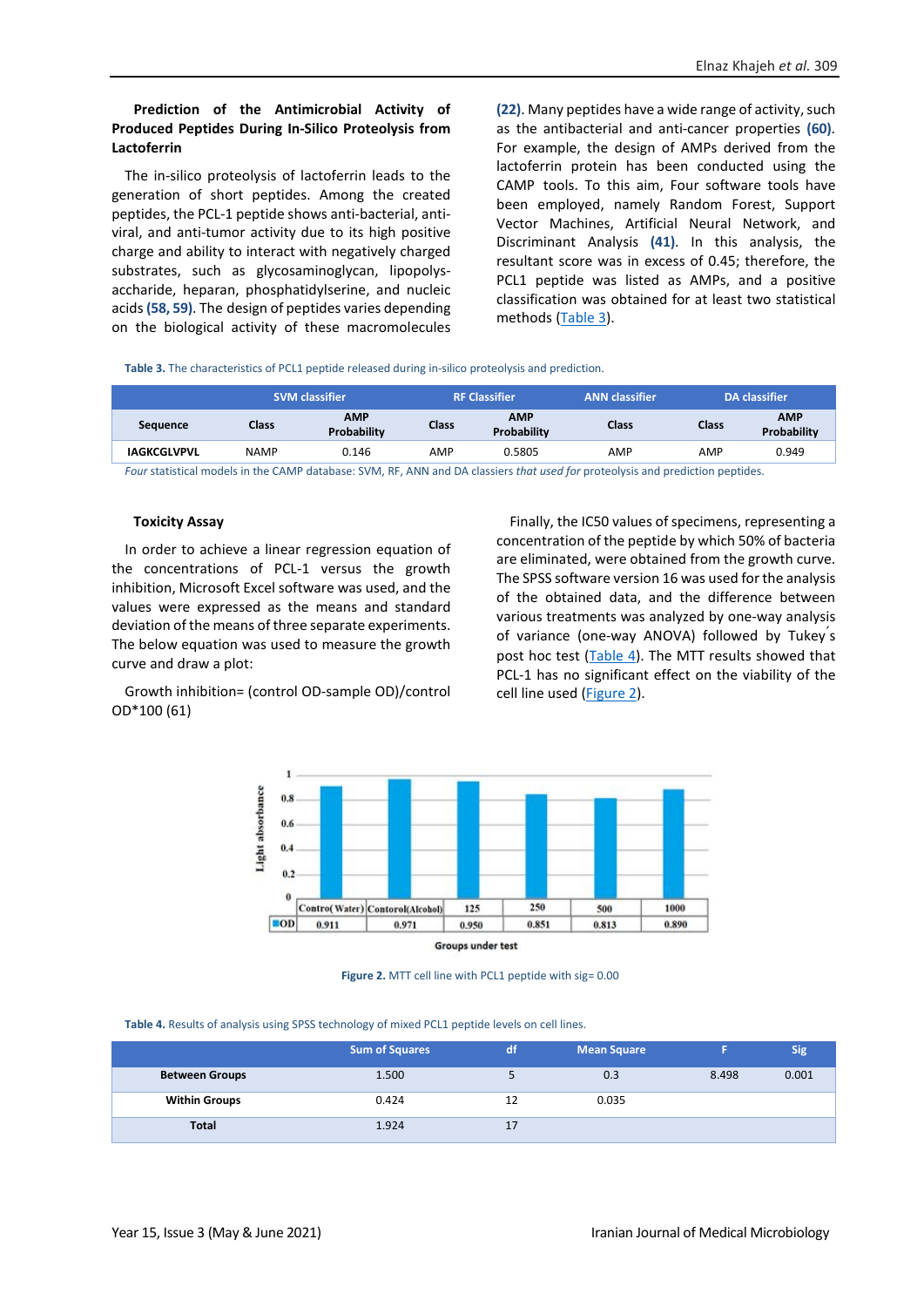#### **Determination of MIC and MBC Values by Micro-Dilution Method**

The MIC values of bacterial strains were calculated by the micro-dilution method. After two hours of incubation, the turbidity of samples was read at wavelengths of 490 and 630nm using an ELISA reader. The well in which bacterial growth inhibition occurred was regarded as the MIC values and used to determine the MBC value. Following the incubation period, the first dilution in which bacteria did not grow on the agar

plate was regarded as the MBC value. According to [Figure 3,](#page-8-0) the MIC values for *S. aureus* in response to PCL-1 was reported to be 31.25µg/mL, while the MBC value was 500µg/mL [\(Figure](#page-8-0) 3A).

The MIC and MBC values for *P. aeruginosa* were 31.25 µg/mL and 125 µg/mL, respectively (Figure 3B). In addition, the values of MIC and MBC for *A. baumannii* were 62.5µg/mL and 500µg/mL, respectively [\(Figure](#page-8-0) 3C).



<span id="page-8-0"></span>**Figure 3.** MIC and MBC analyze outcomes for the three bacterial strains that were tested in A, B, and C for S.Aureus, P.Aeruginosa, and A.Baumannii.

#### **Agar Well Diffusion Assay**

The diameter created around the holes in agar indicates the effect of PCL-1 on the inhibition growth of bacterial strains. The results demonstrated that PCL-1 had no significant effect on the growth inhibition of the three bacterial strains when compared with the control group [\(Figure](#page-9-0) 4).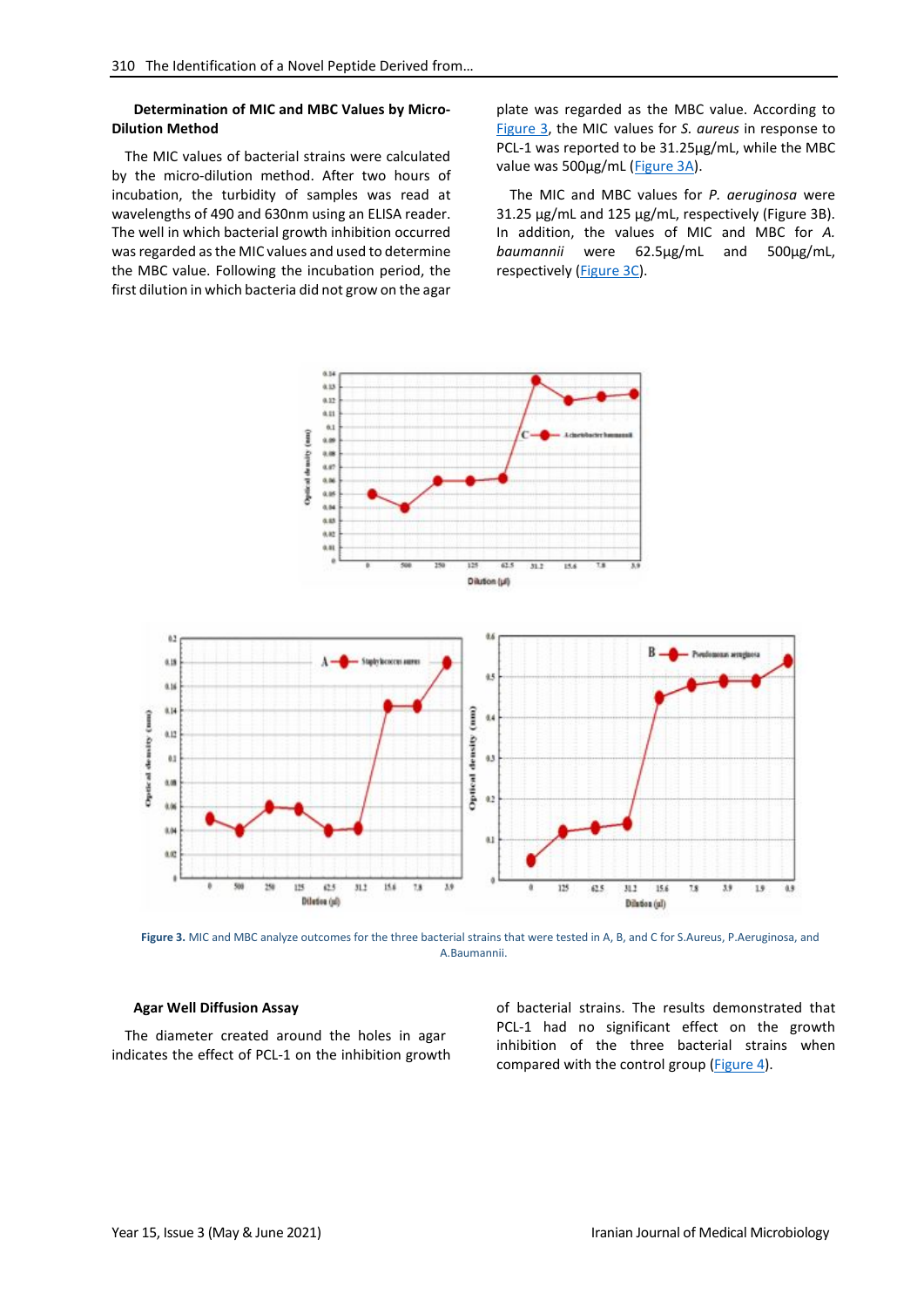

**Figure 4.** Results of agar well diffusion assay for Staphylococcus Aureus, Pseudomonas Aeruginosa, and Acinetobacter Baumannii are respectively in A, B, and C.

#### <span id="page-9-0"></span>**Discussion**

In an in-silico proteolysis conducted by Dziuba *et al.,* 11 new peptides with potential antimicrobial activity were picked from all the digested peptides in the milk protein **(32)**. Jahani *et al.* demonstrated that lactoferrin to be effective as an antibacterial against Gram-positive (*Staphylococcus epidermidis*, *Bacillus cereus*) and Gram-negative (*Campylobacter jejuni*, *Salmonella* spp.) bacteria. However, it was more effective on the Gram-positive instead of the Gramnegative bacteria **(62)**. In line with the investigation of peptides derived from milk lactoferrin through the milk fermentation and assessment of their antibacterial effects, Korheonan *et al.* reported that milk proteins contain a rich source of peptides that could be potentially released and activated. For example, when these peptides are activated during gastricintestinal digestion or milk fermentation, they could be involved in modulatory processes in living systems **(33)**. Bushra Niaz *et al.* reported that due to the association of lactoferrin with enterobacterial lipopolysaccharide (LPS), it acts as a permeabilizing agent of Gram-negative bacteria and destabilizes the bacterial membrane and thus enhance bacterial permeability. Lactoferrin is not an effective antibacterial agent of its own, but allows those peptides that have been derived from it, whose hydrophobicity impose a limit on their effectiveness, to enter the bacterial membrane as an antibacterial agent.**(63)**. As a result of direct interaction between protein or lactoferrin-derived peptides, Farnaud and Evans identified that it possesses bactericidal activities **(25)**. Cameleers believe that camel milk is more resistant to spoilage than the milk of other animals, and it has a longer shelf life. The effect of lactoperoxidase can be one of the significant factors leading to camel milk resistance to spoilage. In this work, antimicrobial peptides were identified from camel milk lactoferrin using bioinformatics; then, the PCL-1 peptide was

selected, and the activity of this peptide was evaluated *in-vitro*. In the first step, the hydrolysis of lactoferrin was performed using the pepsin enzyme using the BIOPEP database by which 50 peptides were produced containing 5–21 amino acids. The physicochemical properties of the synthesized peptides were investigated using online tools, such as the APD2 and Peptide cutter databases, to select appropriate AMPs. The general properties of the generated peptides, including molecular weight, charge, and PI values, were analyzed to select the appropriate antimicrobial peptides [\(Table S1\)](#page-4-0). Among the created peptides, two peptides met the initial criteria, but since the presence of lysine and cysteine amino acids in AMPs is an advantage, the peptide with an ID of 30 (PCL-1 peptide) was selected for further analyses  $(Table 1)$ . Four tools of the CAMP database (ANN, DA, RF, SVM) were employed to determine the antibacterial activity of the created peptides in this study. The PCL-1 peptide was classified as AMPs since it had parameters with scores of higher than 0.45, including RF:  $0.5805$  and DA:  $0.949$  [\(Table 3\)](#page-7-2). After synthesizing the PCL-1 peptide, the viability of bacteria in response to PCL-1, MBC, MIC, agar well diffusion was assessed in order to determine the antimicrobial activity, as well as toxicity against the human cell line. The MTT assay showed that this peptide had no toxicity against the human cell line. Our findings also showed the MIC and MBC values for *S. aureus*, *P. aeruginosa*, and *A. baumannii* were 31.25/500, 21.25/125, and 62.5/500, respectively. The agar well diffusion assay showed that the analyzed bacteria were resistant to the PCL-1 peptide. The experimental results of this study showed that the PCL-1 peptide had no antimicrobial properties.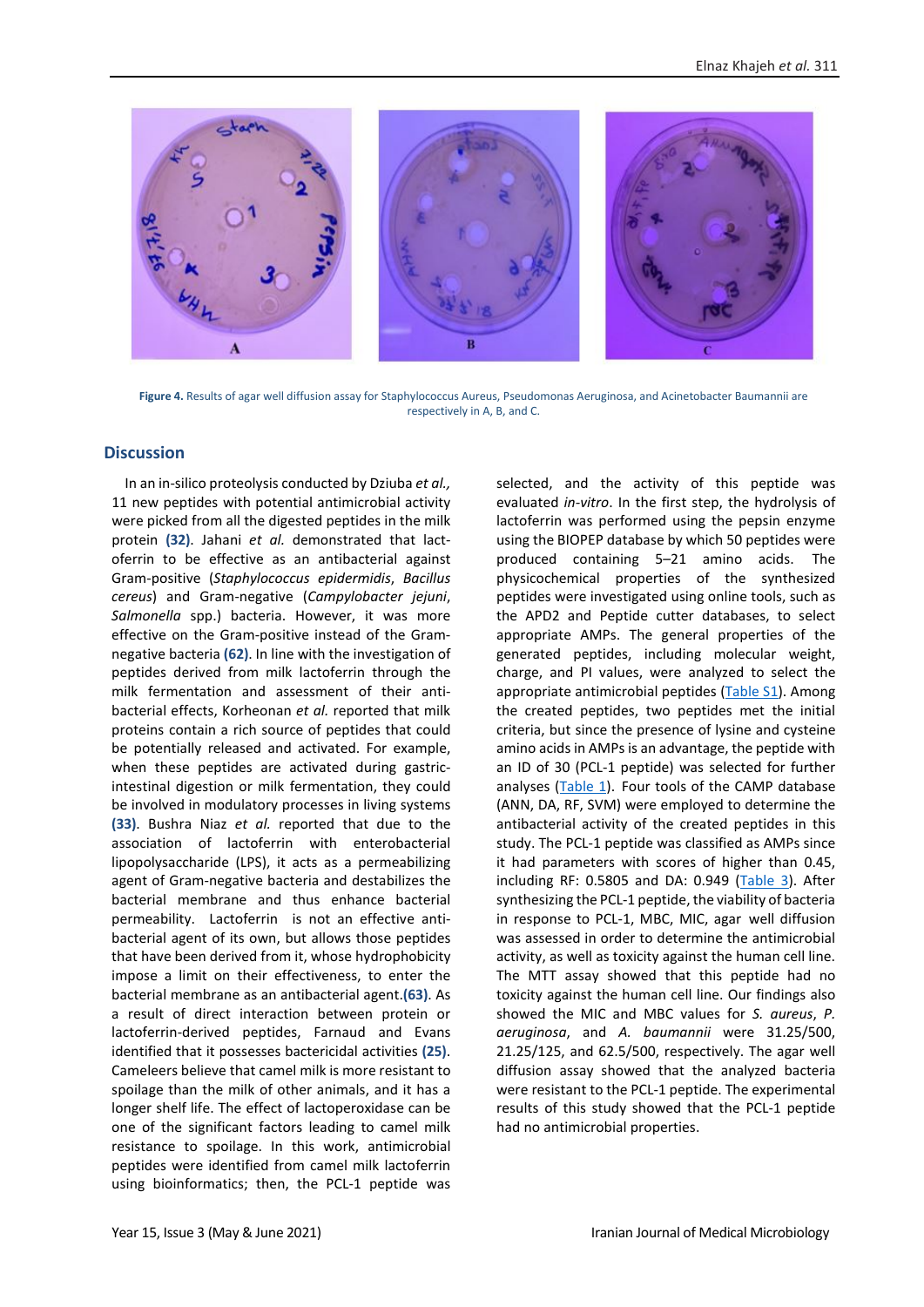#### **Conclusion**

There are naturally occurring bioactive peptides in fermented dairy products, such as yogurt, butter, milk, and cheese, which are inactivated in primary sources, and they could be activated by digestion of milk, milk fermentation, exposure to proteolytic starter media, or hydrolysis using proteolytic enzymes. Milk-derived peptides exhibit super-beneficial activity, even through oral consumption. In this study, pepsindigested peptides in milk lactoferrin were identified by bioinformatics tools. After the synthesis of PCL-1, the MTT assay was applied to assess the toxicity of the selected peptide against the human cell line. The results showed that the chosen peptide had no toxicity against the human cell line or bacterial strains.

#### **Abbreviations**

Antimicrobial peptides: AMPs, Collection of Antimicrobial Peptides: CAMP, Antimicrobial Peptide Calculator and Predictor: APD2, Pepsin-Camel-Lac1: PCL1, Methyl thiazolyl diphenyl-tetrazolium bromide: MTT, Mueller Hinton Broth: MHB, Minimum inhibitory

### **Referance**

- 1. Bullen J, Rogers HJ, Leigh L. Iron-binding proteins in milk and resistance to Escherichia coli infection in infants. Br Med J. 1972;1(5792):69-75. [\[DOI:10.1136/bmj.1.5792.69\]](https://doi.org/10.1136/bmj.1.5792.69)
- 2. Hoshino A, Hisayasu S, Shimada T. Complete sequence analysis of rat transferrin and expression of transferrin but not lactoferrin in the digestive glands. Comparative Biochemistry and Physiology Part B: J. Biochem. Mol. Biol. 1996;113(3):491-7. [\[DOI:10.1016/0305-0491\(95\)02068-3\]](https://doi.org/10.1016/0305-0491(95)02068-3)
- 3. Baker EN, Baker HM, Kidd RD. Lactoferrin and transferrin: functional variations on a common structural framework. Biochem. Cell Biol. 2002;80(1):27-34. [\[DOI:10.1139/o01-153\]](https://doi.org/10.1139/o01-153)
- 4. Legrand D, Mazurier J. A critical review of the roles of host lactoferrin in immunity. Biometals. 2010;23(3):365-76. [\[DOI:10.1007/s10534-010-](https://doi.org/10.1007/s10534-010-9297-1) [9297-1\]](https://doi.org/10.1007/s10534-010-9297-1)
- 5. Baker E, Baker H. Lactoferrin. Cell. Mol. Life Sci. 2005;62(22):2531. [\[DOI:10.1007/s00018-005-](https://doi.org/10.1007/s00018-005-5368-9) [5368-9\]](https://doi.org/10.1007/s00018-005-5368-9)
- 6. Anderson BF, Baker HM, Norris GE, Rice DW, Baker EN. Structure of human lactoferrin: Crystallographic structure analysis and refinement at 2• 8 Å resolution. J. Mol. Biol. 1989;209(4):711- 34. [\[DOI:10.1016/0022-2836\(89\)90602-5\]](https://doi.org/10.1016/0022-2836(89)90602-5)
- 7. Moore SA, Anderson BF, Groom CR, Haridas M, Baker EN. Three-dimensional structure of diferric

concentration: MIC, Minimum bactericidal concentration: MBC, Agar well diffusion assay: AWDA, Random Forest: RF, Support Vector Machines: SVM, Artificial Neural Network: ANN, Discriminant Analysis: DA.

#### **Acknowledgment**

I want to thank all those who have supported me in this work. It is worth mentioning that this essay is a thesis by Ms. Elnaz 's study at Islamic Azad University, branch of Sabzevar, Iran.

#### **Ethics Approval and Consent to Participate**

This article does not contain any studies with human participants or animals performed by any of the authors.

#### **Consent for Publication**

All authors gave their consent for publication.

#### **Conflict of Interest**

The authors declared no conflict of interest.

bovine lactoferrin at 2.8 Å resolution. J. Mol. Biol. 1997;274(2):222-36. [\[DOI:10.1006/jmbi.1997.1386\]](https://doi.org/10.1006/jmbi.1997.1386)

- 8. Karthikeyan S, Paramasivam M, Yadav S, Srinivasan A, Singh TP. Structure of buffalo lactoferrin at 2.5 Å resolution using crystals grown at 303 K shows different orientations of the N and C lobes. Acta Crystallogr., Sect. D: Biol. Crystallogr. 1999;55(11):1805-13. [\[DOI:10.1107/S0907444999010951\]](https://doi.org/10.1107/S0907444999010951)
- 9. Sharma AK, Paramasivam M, Srinivasan A, Yadav M, Singh TP. Three-dimensional structure of mare diferric lactoferrin at 2.6 Å resolution. J. Mol. Biol. 1999;289(2):303-17. [\[DOI:10.1006/jmbi.1999.2767\]](https://doi.org/10.1006/jmbi.1999.2767)
- 10. Khan JA, Kumar P, Paramasivam M, Yadav RS, Sahani MS, Sharma S, et al. Camel lactoferrin, a transferrin-cum-lactoferrin: crystal structure of camel apolactoferrin at 2.6 Å resolution and structural basis of its dual role. J. Mol. Biol. 2001;309(3):751-61. [\[DOI:10.1006/jmbi.2001.4692\]](https://doi.org/10.1006/jmbi.2001.4692)
- 11. Conesa C, Sánchez L, Rota C, Pérez M-D, Calvo M, Farnaud S, et al. Isolation of lactoferrin from milk of different species: calorimetric and antimicrobial studies. Comparative Biochemistry and Physiology Part B: J. Biochem. Mol. Biol. 2008;150(1):131-9. [\[DOI:10.1016/j.cbpb.2008.02.005\]](https://doi.org/10.1016/j.cbpb.2008.02.005)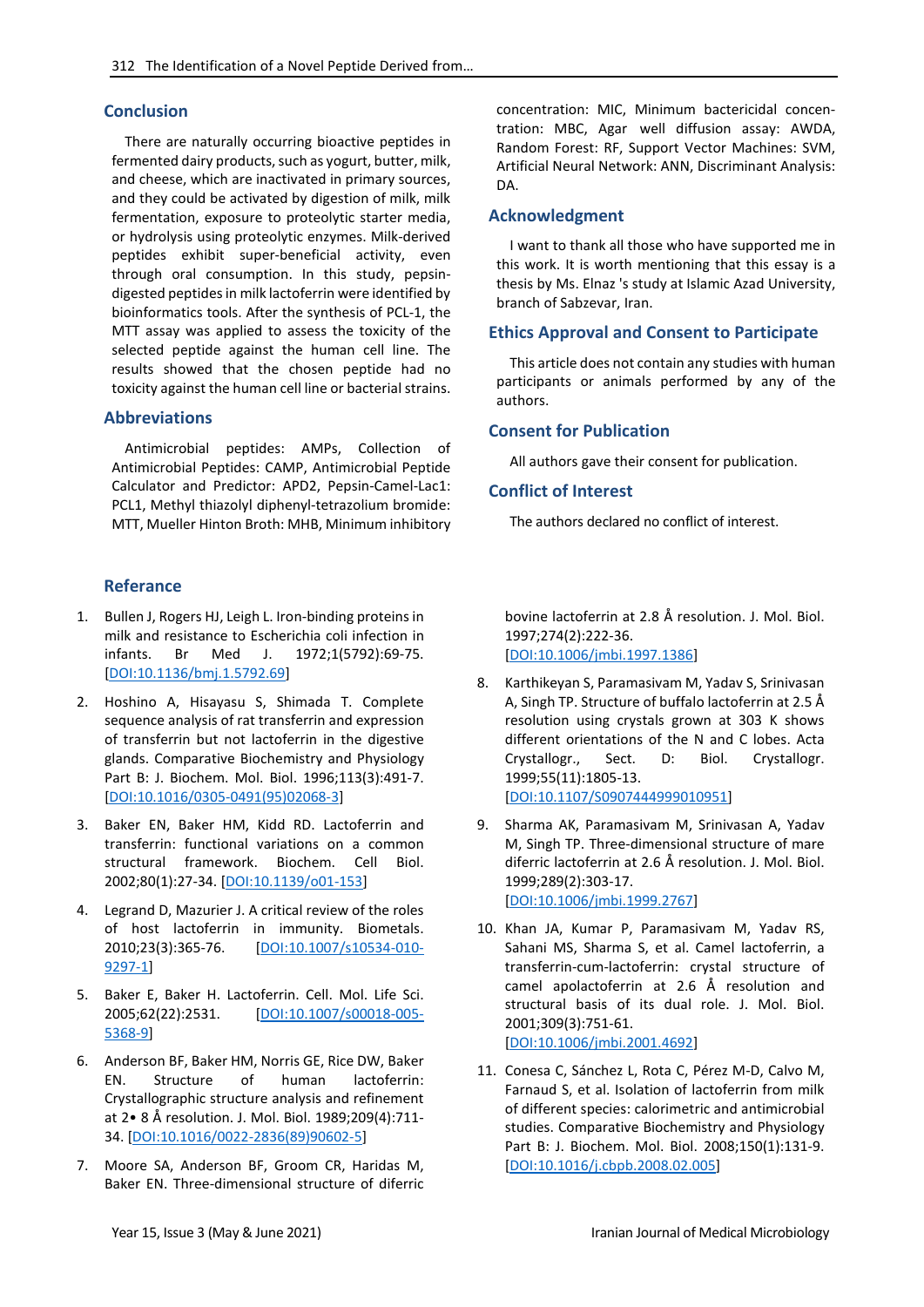- 12. Magjeed NA. Corrective effect of milk camel on some cancer biomarkers in blood of rats intoxicated with aflatoxin B1. J. Saudi Chem. Soc. 2005;9:253-63.
- 13. Agrawal RP, Saran S, Sharma P, Gupta RP, Kochar DK, Sahani MS. Effect of camel milk on residual βcell function in recent onset type 1 diabetes. Diabetes Res. Clin. Pract. 2007;77(3):494-5. [\[DOI:10.1016/j.diabres.2007.01.012\]](https://doi.org/10.1016/j.diabres.2007.01.012)
- 14. Quan S, Tsuda H, Miyamoto T. Angiotensin iconverting enzyme inhibitory peptides in skim milk fermented with lactobacillus helveticus 130b4 from camel milk in inner mongolia, china. J. Sci. Food Agric. 2008;88(15):2688-92. [\[DOI:10.1002/jsfa.3394\]](https://doi.org/10.1002/jsfa.3394)
- 15. Yen C-C, Shen C-J, Hsu W-H, Chang Y-H, Lin H-T, Chen H-L, et al. Lactoferrin: an iron-binding antimicrobial protein against Escherichia coli infection. Biometals. 2011;24(4):585-94. [\[DOI:10.1007/s10534-011-9423-8\]](https://doi.org/10.1007/s10534-011-9423-8)
- 16. Kirkpatrick CH, Green I, Rich RR, Schade AL. Inhibition of growth of Candida albicans by ironunsaturated lactoferrin: relation to host-defense mechanisms in chronic mucocutaneous candidiasis. J. Infect. Dis. 1971;124(6):539-44. [\[DOI:10.1093/infdis/124.6.539\]](https://doi.org/10.1093/infdis/124.6.539)
- 17. Arnold R, Brewer M, Gauthier J. Bactericidal activity of human lactoferrin: sensitivity of a variety of microorganisms. Infect. Immun. 1980;28(3):893- 8. [\[DOI:10.1128/iai.28.3.893-898.1980\]](https://doi.org/10.1128/iai.28.3.893-898.1980)
- 18. Clare D, Swaisgood H. Bioactive milk peptides: a prospectus. J. Dairy Sci.2000;83(6):1187-95. [\[DOI:10.3168/jds.S0022-0302\(00\)74983-6\]](https://doi.org/10.3168/jds.S0022-0302(00)74983-6)
- 19. Mills S, Ross R, Hill C, Fitzgerald G, Stanton C. Milk intelligence: Mining milk for bioactive substances associated with human health. Int. Dairy J. 2011;21(6):377-401. [\[DOI:10.1016/j.idairyj.2010.12.011\]](https://doi.org/10.1016/j.idairyj.2010.12.011)
- 20. Martin E, Ganz T, Lehrer RI. Defensins and other endogenous peptide antibiotics of vertebrates. J. Leukocyte Biol. 1995;58(2):128-36. [\[DOI:10.1002/jlb.58.2.128\]](https://doi.org/10.1002/jlb.58.2.128)
- 21. Wang Z, Wang G. APD: the antimicrobial peptide database. Nucleic Acids Res. 2004;32(suppl\_1):D590-D2. [\[DOI:10.1093/nar/gkh025\]](https://doi.org/10.1093/nar/gkh025)
- 22. Yamauchi K, Tomita M, Giehl T, Ellison Rr. Antibacterial activity of lactoferrin and a pepsinderived lactoferrin peptide fragment. Infect. Immun. 1993;61(2):719-28. [\[DOI:10.1128/iai.61.2.719-728.1993\]](https://doi.org/10.1128/iai.61.2.719-728.1993)
- 23. Tomita M, Bellamy W, Takase M, Yamauchi K, Wakabayashi H, Kawase K. Potent antibacterial peptides generated by pepsin digestion of bovine lactoferrin. J J. Dairy Sci . 1991;74(12):4137-42. [\[DOI:10.3168/jds.S0022-0302\(91\)78608-6\]](https://doi.org/10.3168/jds.S0022-0302(91)78608-6)
- 24. Bellamy W, Takase M, Yamauchi K, Wakabayashi H, Kawase K, Tomita M. Identification of the bactericidal domain of lactoferrin. BIOCHIM BIOPHYS ACTA PROTEIN STRUCT MOLEC ENZYM . 1992;1121(1-2):130-6. [\[DOI:10.1016/0167-](https://doi.org/10.1016/0167-4838(92)90346-F) [4838\(92\)90346-F\]](https://doi.org/10.1016/0167-4838(92)90346-F)
- 25. Farnaud S, Evans RW. Lactoferrin-a multifunctional protein with antimicrobial properties. Mol. Immunol. 2003;40(7):395-405. [\[DOI:10.1016/S0161-5890\(03\)00152-4\]](https://doi.org/10.1016/S0161-5890(03)00152-4)
- 26. Elbarbary HA, Abdou AM, Park EY, Nakamura Y, Mohamed HA, Sato K. Novel antibacterial lactoferrin peptides generated by rennet digestion and autofocusing technique. Int. Dairy J. 2010;20(9):646-51. [\[DOI:10.1016/j.idairyj.2009.12.019\]](https://doi.org/10.1016/j.idairyj.2009.12.019)
- 27. Benkerroum N, Mekkaoui M, Bennani N, Hidane K. Antimicrobial activity of camel's milk against pathogenic strains of Escherichia coli and Listeria monocytogenes. Int. J. Dairy Technol. 2004;57(1):39-43. [\[DOI:10.1111/j.1471-](https://doi.org/10.1111/j.1471-0307.2004.00127.x) [0307.2004.00127.x\]](https://doi.org/10.1111/j.1471-0307.2004.00127.x)
- 28. El Sayed I, Ruppanner R, Ismail A, Champagne CP, Assaf R. Antibacterial and antiviral activity of camel milk protective proteins. J. Dairy Res. 1992;59(2):169-75. [\[DOI:10.1017/S0022029900030417\]](https://doi.org/10.1017/S0022029900030417)
- 29. Mehrin B, Saeid Z, Maryam I, Samane LA, Somaye B, Mahbobe M, et al. The Extract of Lactoperoxidase Enzyme from Camel Milk Using Chromatography Methods and Its Antibacterial Effects on Pseudomonas Aeruginosa". Clin. Biochem. 2011;13(44):S92. [\[DOI:10.1016/j.clinbiochem.2011.08.208\]](https://doi.org/10.1016/j.clinbiochem.2011.08.208)
- 30. Brouwer CP, Rahman M, Welling MM. Discovery and development of a synthetic peptide derived from lactoferrin for clinical use. Peptides. 2011;32(9):1953-63. [\[DOI:10.1016/j.peptides.2011.07.017\]](https://doi.org/10.1016/j.peptides.2011.07.017)
- 31. Agyei D, Tsopmo A, Udenigwe CC. Bioinformatics and peptidomics approaches to the discovery and analysis of food-derived bioactive peptides. Anal. Bioanal. Chem. 2018;410(15):3463-72. [\[DOI:10.1007/s00216-018-0974-1\]](https://doi.org/10.1007/s00216-018-0974-1)
- 32. Dziuba B, Dziuba M. New milk protein-derived peptides with potential antimicrobial activity: An approach based on bioinformatic studies. Int. J.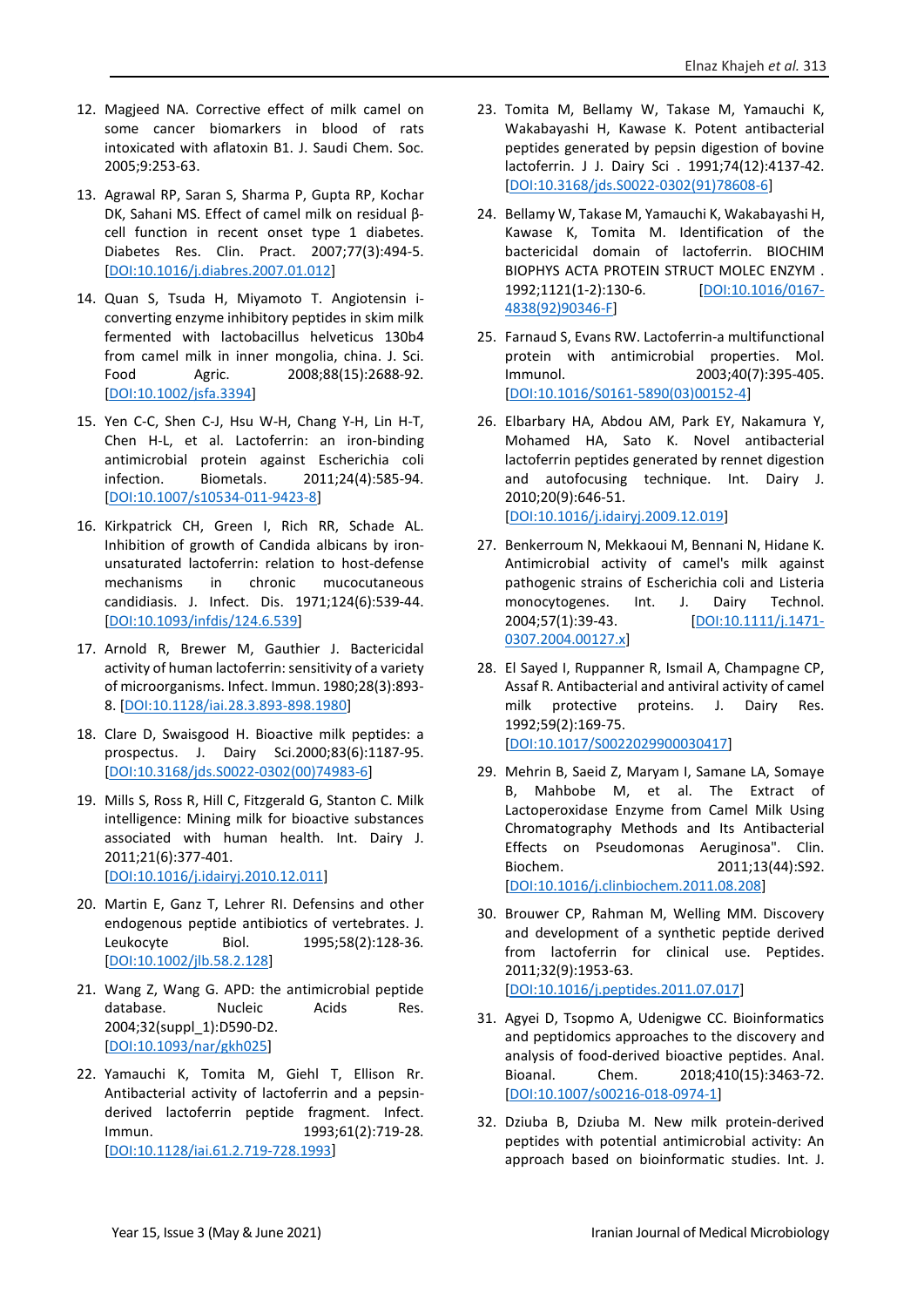Mol. Sci. 2014;15(8):14531-45. [\[DOI:10.3390/ijms150814531\]](https://doi.org/10.3390/ijms150814531)

- 33. Korhonen H, Pihlanto A. Bioactive peptides: production and functionality. Int. Dairy J. 2006;16(9):945-60. [\[DOI:10.1016/j.idairyj.2005.10.012\]](https://doi.org/10.1016/j.idairyj.2005.10.012)
- 34. Mizutani K, Toyoda M, Mikami B. X-ray structures of transferrins and related proteins. Biochim Biophys Acta. 2012;1820(3):203-11. [\[DOI:10.1016/j.bbagen.2011.08.003\]](https://doi.org/10.1016/j.bbagen.2011.08.003)
- 35. Dziuba M, Darewicz M. Food proteins as precursors of bioactive peptides-classification into families. Food Sci. Technol. Int. 2007;13(6):393-404. [\[DOI:10.1177/1082013208085933\]](https://doi.org/10.1177/1082013208085933)
- 36. Dziuba J, Iwaniak A. Chapter 27 Database of Protein and Bioactive Peptide Sequences. Nutraceutical Sci. Technol. 2006;4:543. [\[DOI:10.1201/9781420028836.sec6\]](https://doi.org/10.1201/9781420028836.sec6)
- 37. Benkerroum N. Antimicrobial peptides generated from milk proteins: a survey and prospects for application in the food industry. A review. Int. J. Dairy Technol. 2010;63(3):320-38. [\[DOI:10.1111/j.1471-0307.2010.00584.x\]](https://doi.org/10.1111/j.1471-0307.2010.00584.x)
- 38. Agyei D, Danquah MK. Industrial-scale manufacturing of pharmaceutical-grade bioactive peptides. Biotechnol. Adv. 2011;29(3):272-7. [\[DOI:10.1016/j.biotechadv.2011.01.001\]](https://doi.org/10.1016/j.biotechadv.2011.01.001)
- 39. Akalın AS. Dairy-derived antimicrobial peptides: Action mechanisms, pharmaceutical uses and production proposals. Trends Food Sci. Technol. 2014;36(2):79-95. [\[DOI:10.1016/j.tifs.2014.01.002\]](https://doi.org/10.1016/j.tifs.2014.01.002)
- 40. Minkiewicz P, Dziuba J, Iwaniak A, Dziuba M, Darewicz M. BIOPEP database and other programs for processing bioactive peptide sequences. J. AOAC Int. 2008;91(4):965-80. [\[DOI:10.1093/jaoac/91.4.965\]](https://doi.org/10.1093/jaoac/91.4.965)
- 41. Thomas S, Karnik S, Barai RS, Jayaraman VK, Idicula-Thomas S. CAMP: a useful resource for research on antimicrobial peptides. Nucleic Acids Res. 2009;38(suppl\_1):D774-D80. [\[DOI:10.1093/nar/gkp1021\]](https://doi.org/10.1093/nar/gkp1021)
- 42. Keil B. Proteolysis Data Bank: specificity of alphachymotrypsin from computation of protein cleavages. Protein Sequences Data Anal. 1987;1(1):13-20.
- 43. Wang G, Li X, Wang Z. APD2: the updated antimicrobial peptide database and its application in peptide design. Nucleic Acids Res . 2008;37(suppl\_1):D933-D7. [\[DOI:10.1093/nar/gkn823\]](https://doi.org/10.1093/nar/gkn823)
- 44. Yang S, Huang H, Wang F, Aweya JJ, Zheng Z, Zhang Y. Prediction and characterization of a novel hemocyanin-derived antimicrobial peptide from shrimp Litopenaeus vannamei. Amino acids. 2018;50(8):995-1005. [\[DOI:10.1007/s00726-018-](https://doi.org/10.1007/s00726-018-2575-x) [2575-x\]](https://doi.org/10.1007/s00726-018-2575-x)
- 45. Mosmann T. Rapid colorimetric assay for cellular growth and survival: application to proliferation and cytotoxicity assays. J. Immunol. Methods. 1983;65(1-2):55-63. [\[DOI:10.1016/0022-](https://doi.org/10.1016/0022-1759(83)90303-4) [1759\(83\)90303-4\]](https://doi.org/10.1016/0022-1759(83)90303-4)
- 46. Frija LM, Ntungwe E, Sitarek P, Andrade JM, Toma M, Śliwiński T, et al. In Vitro Assessment of Antimicrobial, Antioxidant, and Cytotoxic Properties of Saccharin-Tetrazolyl and-Thiadiazolyl Derivatives: The Simple Dependence of the pH Value on Antimicrobial Activity. Pharmaceuticals. 2019;12(4):167. [\[DOI:10.3390/ph12040167\]](https://doi.org/10.3390/ph12040167)
- 47. Balouiri M, Sadiki M, Ibnsouda SK. Methods for in vitro evaluating antimicrobial activity: A review. J. Pharm. Anal. 2016;6(2):71-9. [\[DOI:10.1016/j.jpha.2015.11.005\]](https://doi.org/10.1016/j.jpha.2015.11.005)
- 48. Ciccaglione AF, Di Giulio M, Di Lodovico S, Di Campli E, Cellini L, Marzio L. Bovine lactoferrin enhances the efficacy of levofloxacin-based triple therapy as first-line treatment of Helicobacter pylori infection: an in vitro and in vivo study. J. Antimicrob. Chemother. 2019;74(4):1069-77. [\[DOI:10.1093/jac/dky510\]](https://doi.org/10.1093/jac/dky510)
- 49. Nathan P, Law EJ, Murphy DF, MacMillan BG. A laboratory method for selection of topical antimicrobial agents to treat infected burn wounds. Burns. 1978;4(3):177-87. [\[DOI:10.1016/S0305-4179\(78\)80006-0\]](https://doi.org/10.1016/S0305-4179(78)80006-0)
- 50. Gasteiger E, Hoogland C, Gattiker A, Wilkins MR, Appel RD, Bairoch A. Protein identification and analysis tools on the ExPASy server. The proteomics protocols handbook: Springer; 2005. p. 571-607. [\[DOI:10.1385/1-59259-890-0:571\]](https://doi.org/10.1385/1-59259-890-0:571)
- 51. Zasloff M. Antimicrobial peptides of multicellular organisms. nature. 2002;415(6870):389. [\[DOI:10.1038/415389a\]](https://doi.org/10.1038/415389a)
- 52. Hancock RE, Sahl H-G. Antimicrobial and hostdefense peptides as new anti-infective therapeutic strategies. Nat. Biotechnol. 2006;24(12):1551. [\[DOI:10.1038/nbt1267\]](https://doi.org/10.1038/nbt1267)
- 53. Wang G. Antimicrobial peptides: discovery, design and novel therapeutic strategies: Cabi; 2017. [\[DOI:10.1079/9781786390394.0000\]](https://doi.org/10.1079/9781786390394.0000)
- 54. Shai Y. Mode of action of membrane active antimicrobial peptides. Peptide Science: Original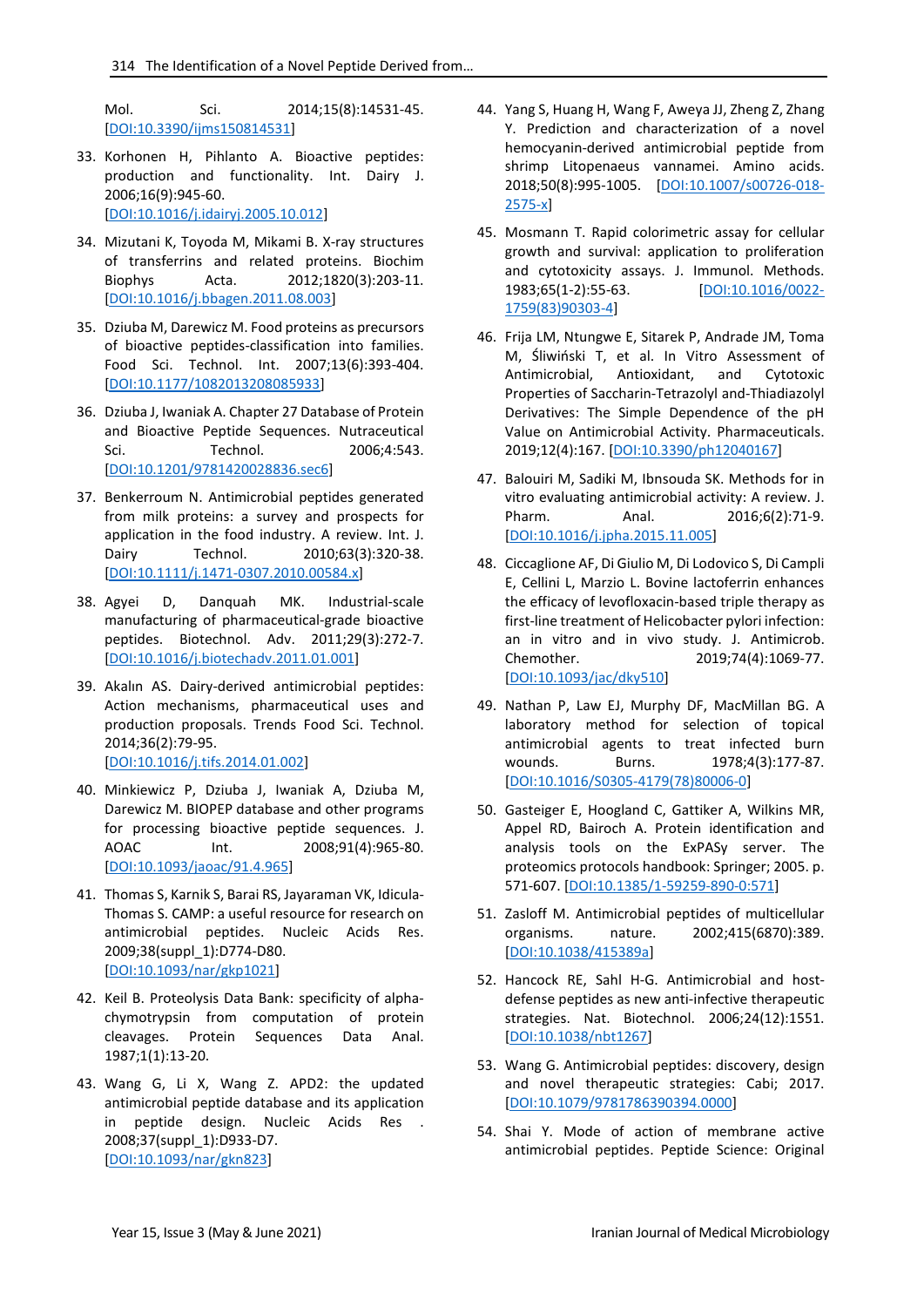Research on Biomolecules. 2002;66(4):236-48. [\[DOI:10.1002/bip.10260\]](https://doi.org/10.1002/bip.10260)

- 55. Zhang L, Rozek A, Hancock RE. Interaction of cationic antimicrobial peptides with model membranes. J. Biol. Chem. 2001;276(38):35714-22. [\[DOI:10.1074/jbc.M104925200\]](https://doi.org/10.1074/jbc.M104925200)
- 56. Jenssen H, Hamill P, Hancock RE. Peptide antimicrobial agents. Clin. Microbiol. Rev. 2006;19(3):491-511. [\[DOI:10.1128/CMR.00056-05\]](https://doi.org/10.1128/CMR.00056-05)
- 57. Wang G, Mishra B. The importance of amino acid composition in natural AMPs: an evolutional, structural, and functional perspective. Front. Immunol. 2012;3:221. [\[DOI:10.3389/fimmu.2012.00221\]](https://doi.org/10.3389/fimmu.2012.00221)
- 58. Conneely OM. Antiinflammatory activities of lactoferrin. J. Am. Coll. Nutr. 2001;20(sup5):389S-95S. [\[DOI:10.1080/07315724.2001.10719173\]](https://doi.org/10.1080/07315724.2001.10719173)
- 59. Utsugi T, Schroit AJ, Connor J, Bucana CD, Fidler IJ. Elevated expression of phosphatidylserine in the outer membrane leaflet of human tumor cells and

recognition by activated human blood monocytes. Cancer Res. 1991;51(11):3062-6.

- 60. Orsi N. The antimicrobial activity of lactoferrin: current status and perspectives. Biometals. 2004;17(3):189-96. [\[DOI:10.1023/B:BIOM.0000027691.86757.e2\]](https://doi.org/10.1023/B:BIOM.0000027691.86757.e2)
- 61. Wang J, Liu H, Zhao J, Gao H, Zhou L, Liu Z, et al. Antimicrobial and antioxidant activities of the root bark essential oil of Periploca sepium and its main component 2-hydroxy-4-methoxybenzaldehyde. Molecules. 2010;15(8):5807-17. [\[DOI:10.3390/molecules15085807\]](https://doi.org/10.3390/molecules15085807)
- 62. Jahani S, Shakiba A, Jahani L. The Antimicrobial effect of lactoferrin on Gram-negative and Grampositive bacteria. Int. J. Infect. 2015;2(3). [\[DOI:10.17795/iji27594\]](https://doi.org/10.17795/iji27594)
- 63. Drago-Serrano ME, De La Garza-Amaya M, Luna JS, Campos-Rodríguez R. Lactoferrinlipopolysaccharide (LPS) binding as key to antibacterial and antiendotoxic effects. Int. Immunopharmacol. 2012;12(1):1-9. [\[DOI:10.1016/j.intimp.2011.11.002\]](https://doi.org/10.1016/j.intimp.2011.11.002)